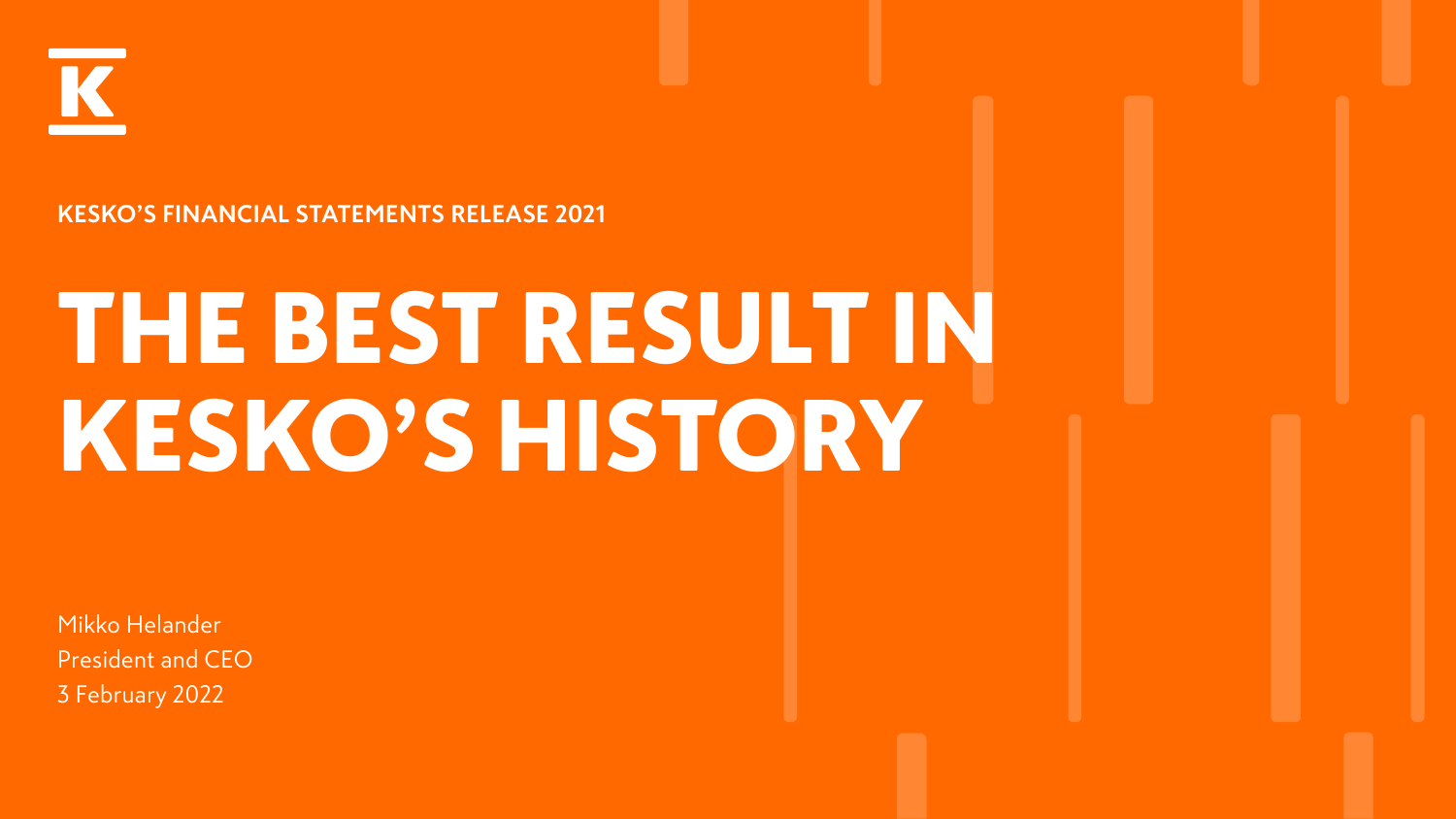# A RECORD RESULT  $\epsilon$  / 6 million

Our annual result has risen for seven consecutive years, and our quarterly results have beaten their comparison quarters 11 consecutive times

The record result is strong proof that our growth strategy is working and being successfully executed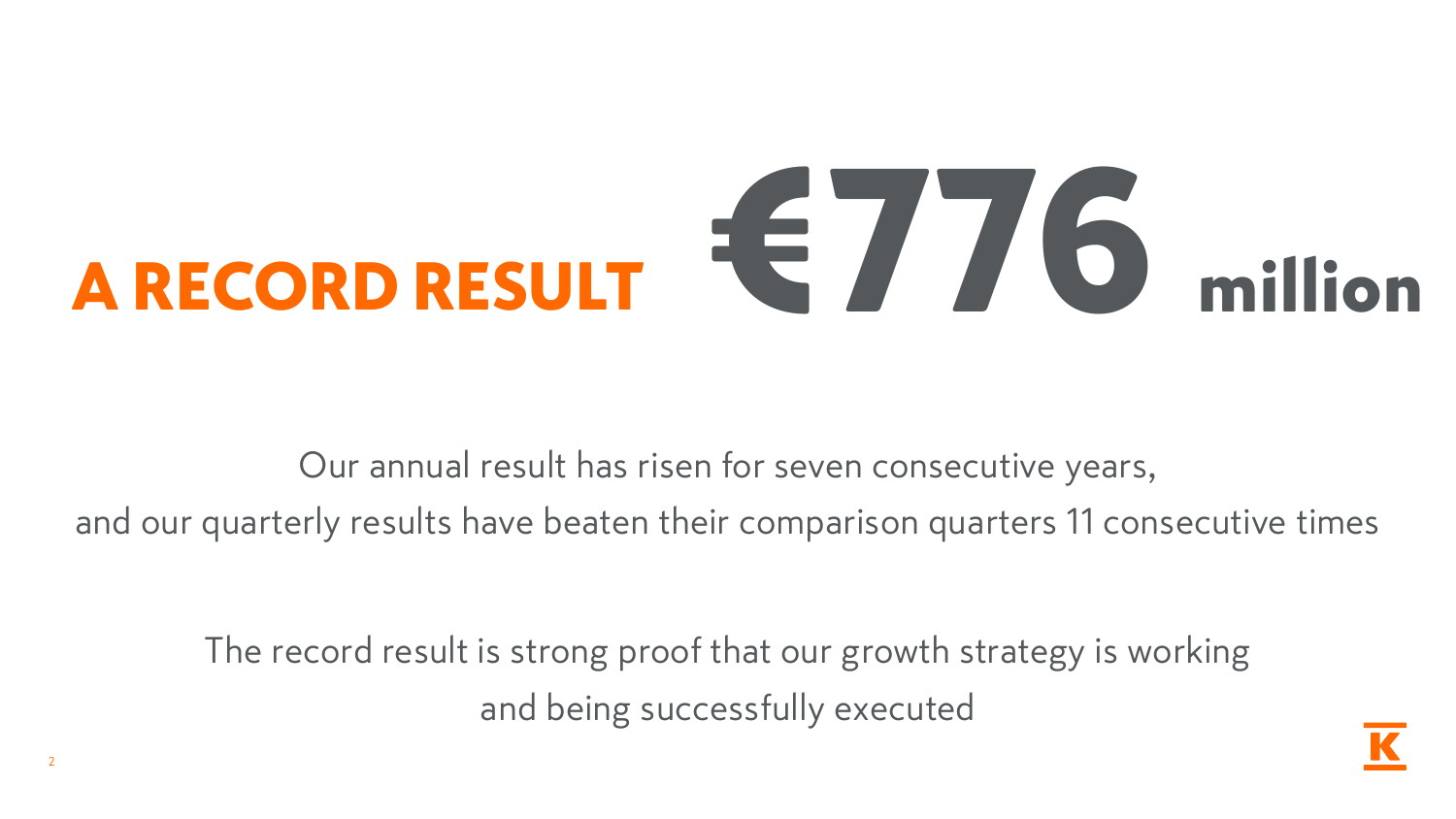## KEY EVENTS IN 2021

|                                                                                               |                                                          | 1-12/2021 | 1-12/2020 |
|-----------------------------------------------------------------------------------------------|----------------------------------------------------------|-----------|-----------|
| • The best result in Kesko's history                                                          | Net sales, $\notin$ million                              | 11,300.2  | 10,669.2  |
| Net sales growth 8.2%<br>$\bullet$                                                            | Net sales growth*, %                                     | 8.2       | 3.6       |
| • In grocery trade, record retail sales and profit                                            | Operating profit <sup>*</sup> , $\epsilon$ million       | 775.5     | 567.8     |
| In building and technical trade, strong sales growth<br>$\bullet$<br>and all-time best profit | Operating margin*, %                                     | 6.9       | 5.3       |
|                                                                                               | Profit before tax <sup>*</sup> , $\epsilon$ million      | 710.4     | 481.9     |
| • In car trade, strong transformation and significant<br>profit improvement                   | Earnings per share*, basic, $\epsilon$                   | 1.43      | 0.97      |
|                                                                                               | Cash flow from operating<br>activities, $\notin$ million | 1,152.0   | 1,152.4   |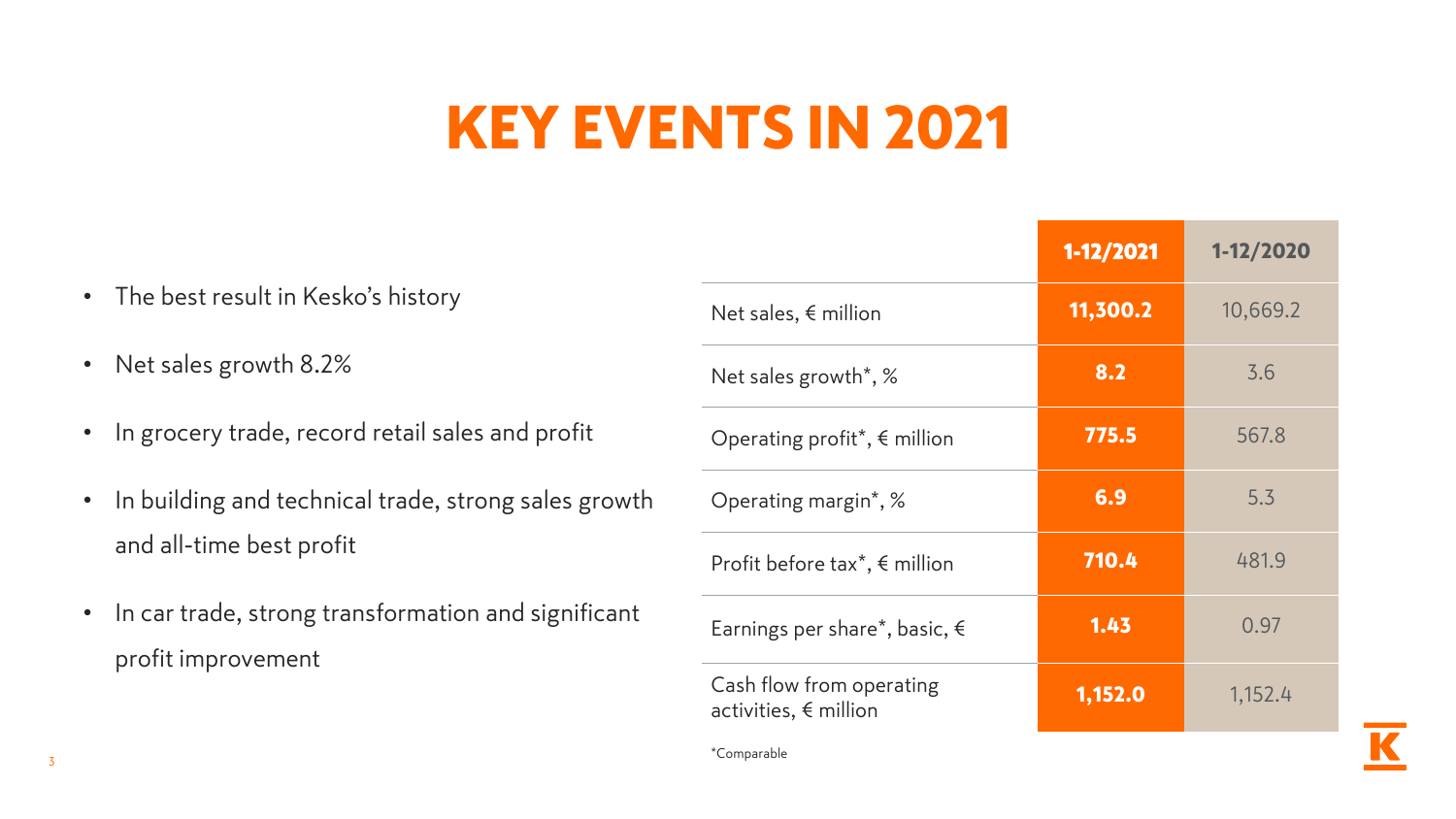#### NET SALES GROWTH CONTINUED



#### DIVISIONS

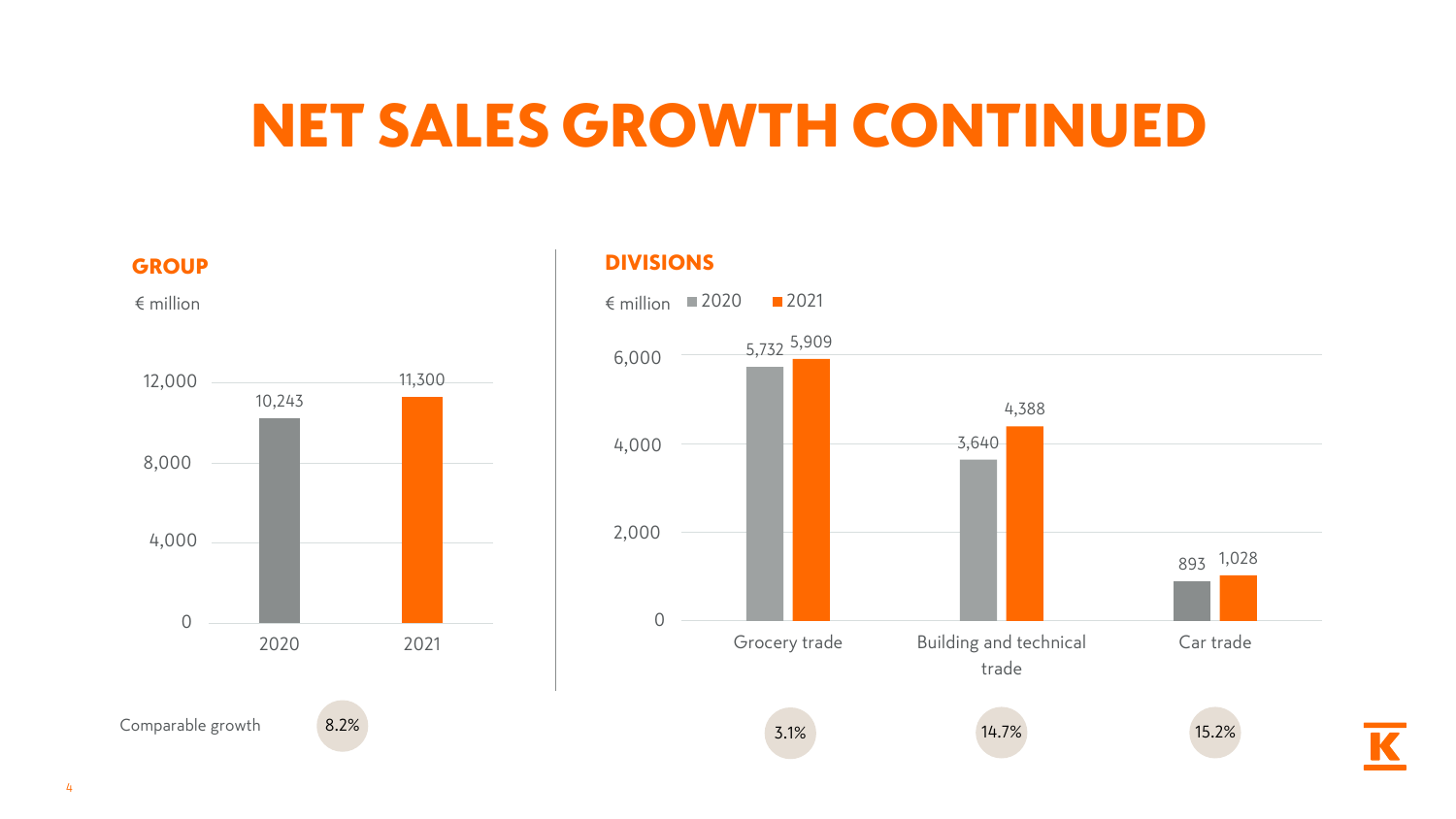## OPERATING PROFIT IMPROVED MARKEDLY

DIVISIONS

567.8 775.5 0 200 400 600 800 2020 2021 **GROUP**  $\epsilon$  million  $\epsilon$  million



5 Comparable figures **Illustrative comparison figures given for building and technical trade. Kesko Senukai treated as a joint venture in the** illustrative figures and the 2021 figures.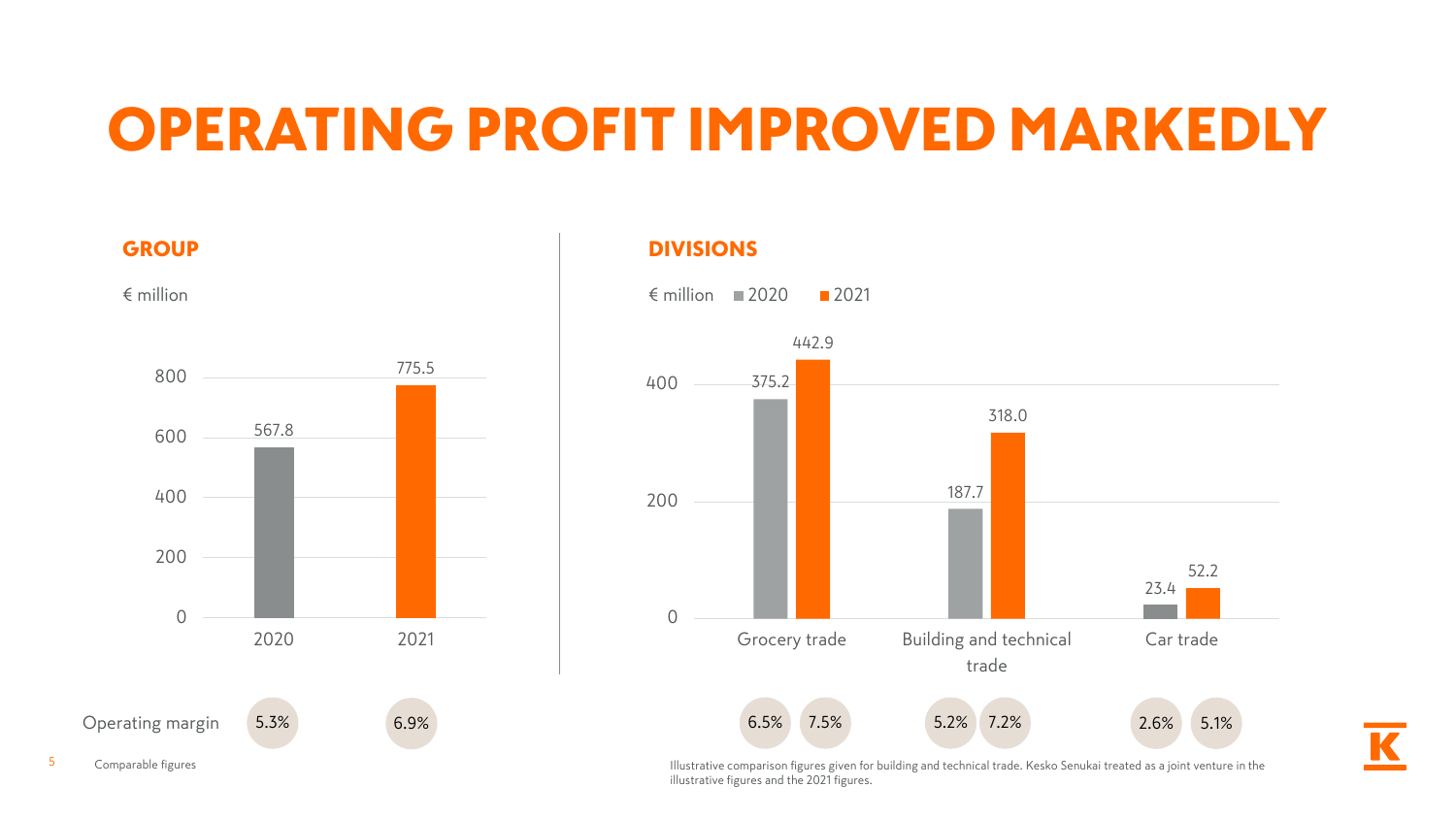#### RETURN ON CAPITAL EMPLOYED CONTINUED TO STRENGTHEN



 $2020$  2021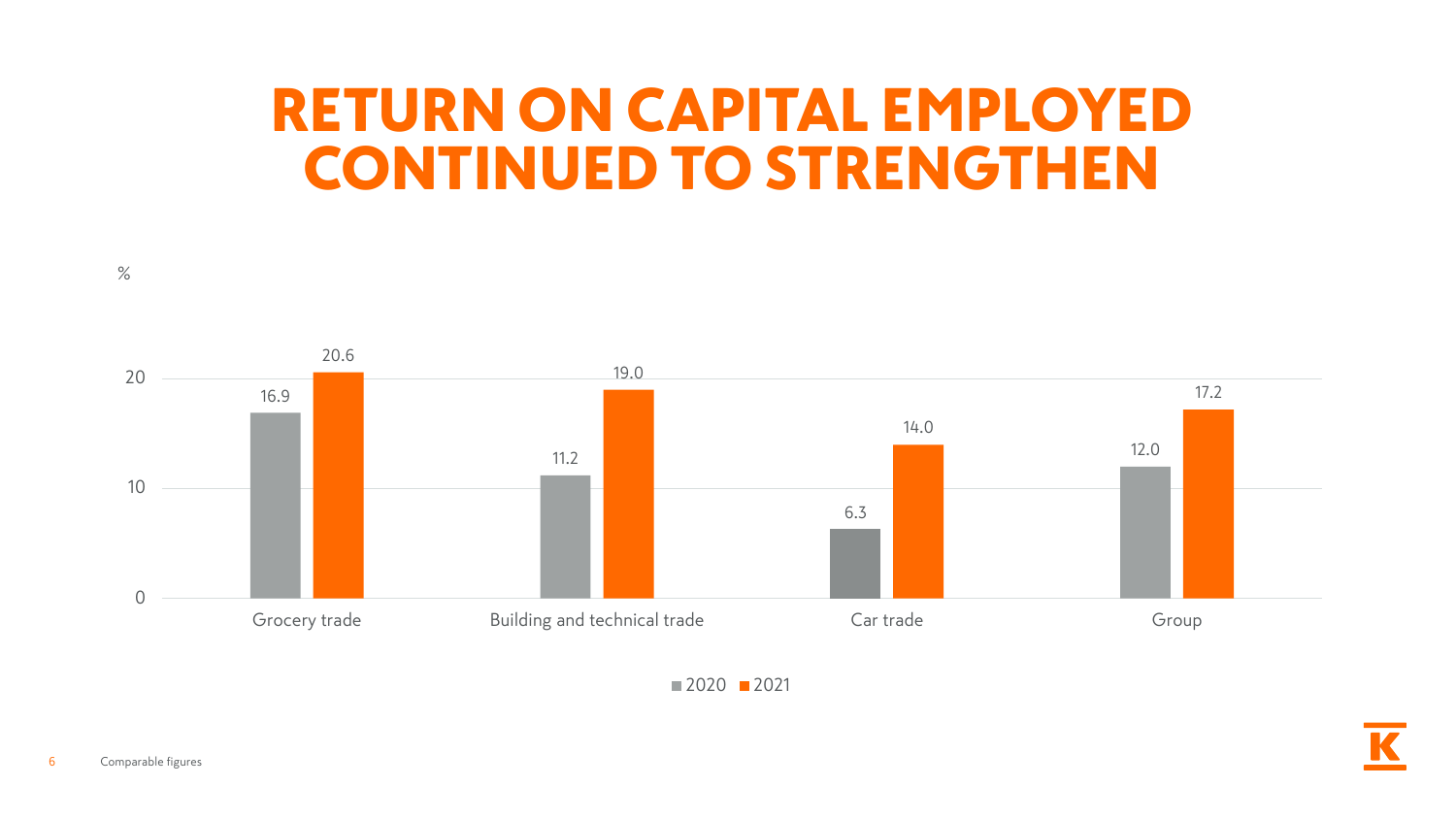## STRONG FINANCIAL POSITION

|                                                                       | 2021    | 2020    |
|-----------------------------------------------------------------------|---------|---------|
| Cash flow from operating activities, $\epsilon$ million               | 1,152.0 | 1,152.4 |
| Liquid assets, $\epsilon$ million                                     | 387.7   | 306.0   |
| Capital expenditure, $\epsilon$ million                               | 276.6   | 398.4   |
| Interest-bearing net debt excl. lease liabilities, $\epsilon$ million | $-21.3$ | 285.3   |
| Interest-bearing net debt/EBITDA (excl. IFRS 16 impact)               | 0.0     | 0.4     |
| Lease liabilities, $\epsilon$ million                                 | 1,928.6 | 2,025.0 |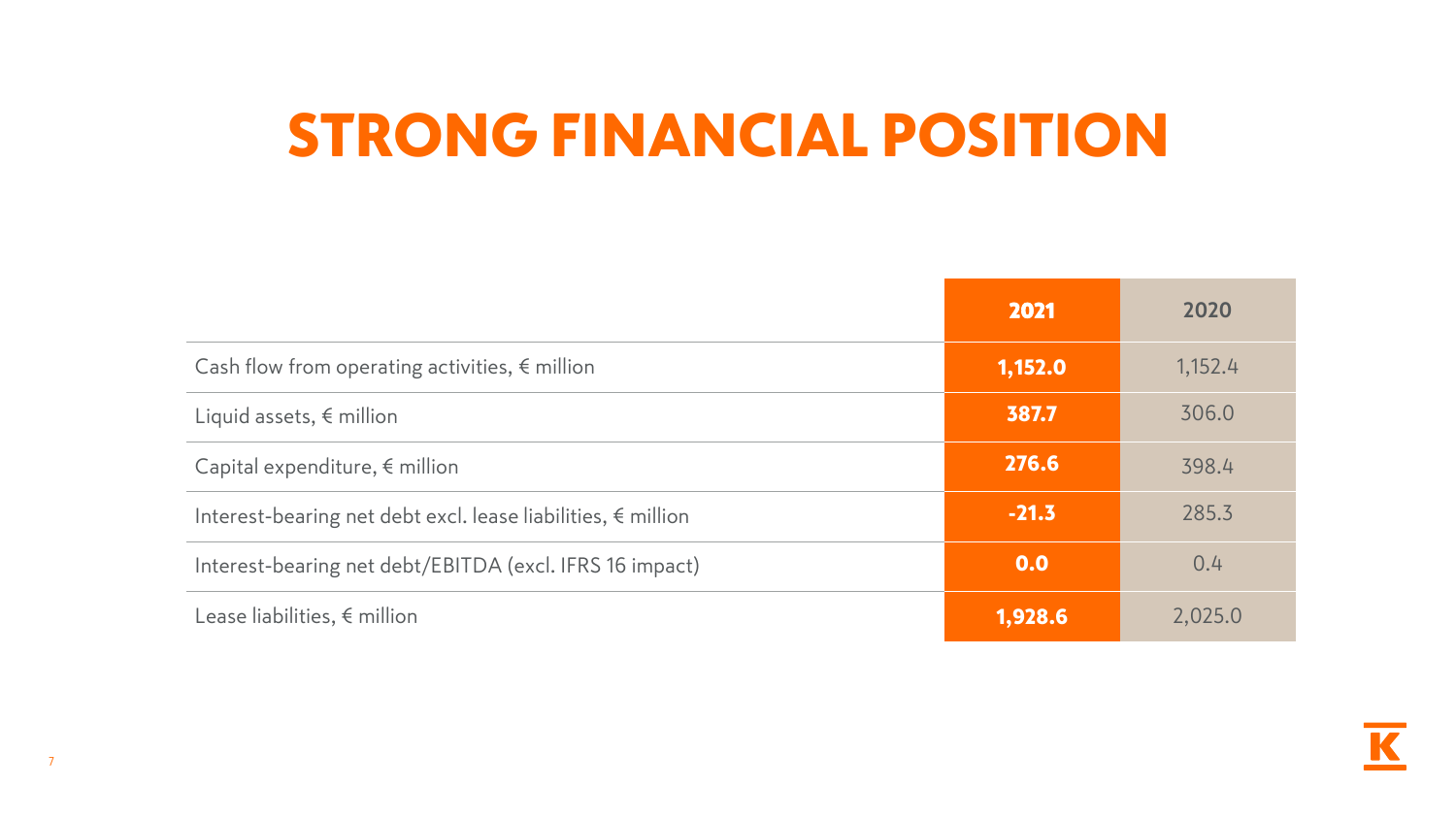#### CAPITAL EXPENDITURE

|                                       | 2021  | 2020  |
|---------------------------------------|-------|-------|
| Store sites, $\epsilon$ million       | 129.0 | 125.8 |
| Acquisitions, $\notin$ million        | 13.8  | 159.1 |
| IT, $\epsilon$ million                | 42.2  | 25.6  |
| Other investments, $\epsilon$ million | 91.6  | 87.9  |
| Total, $\epsilon$ million             | 276.6 | 398.4 |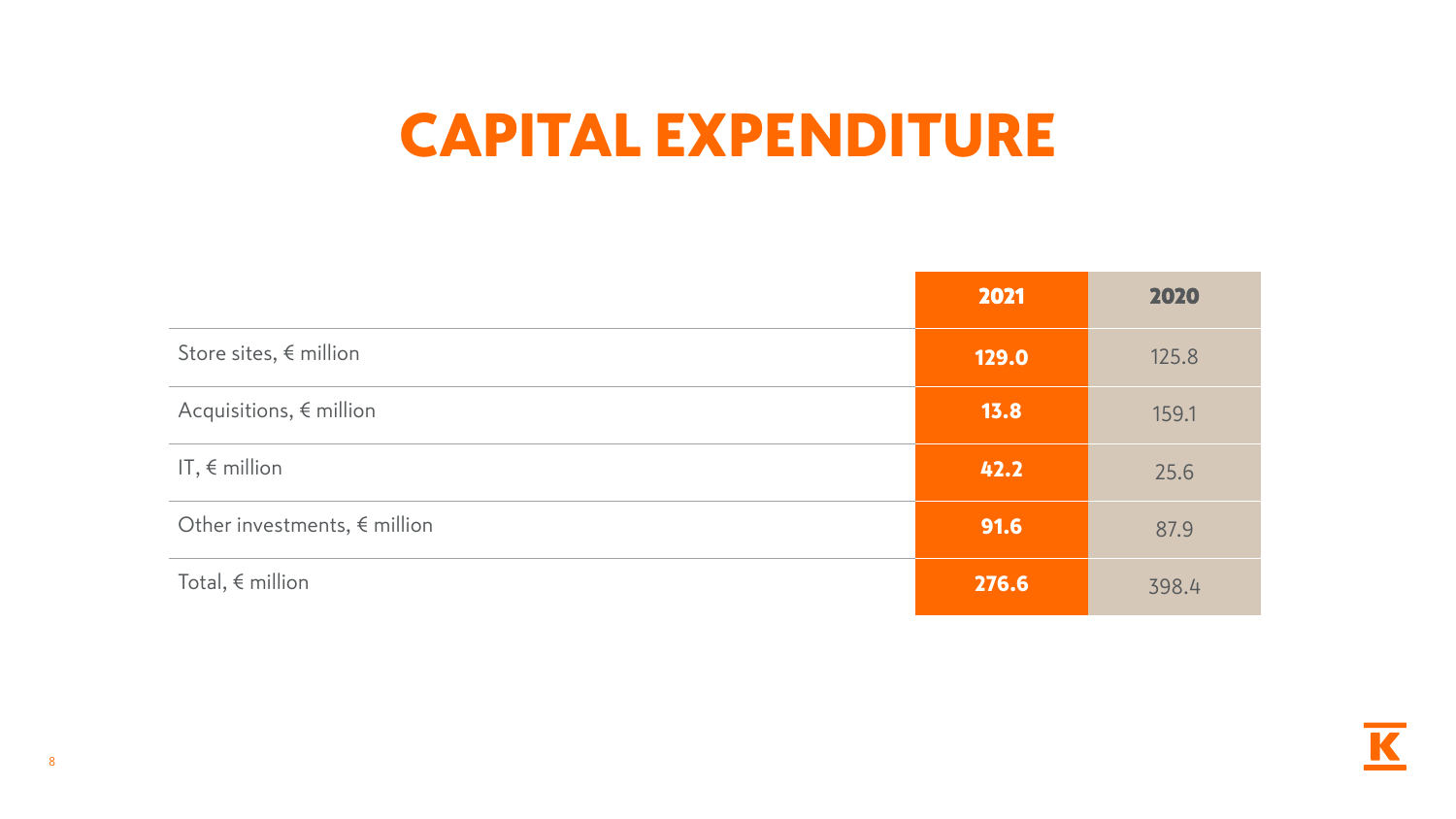

# ALL-TIME BEST Q4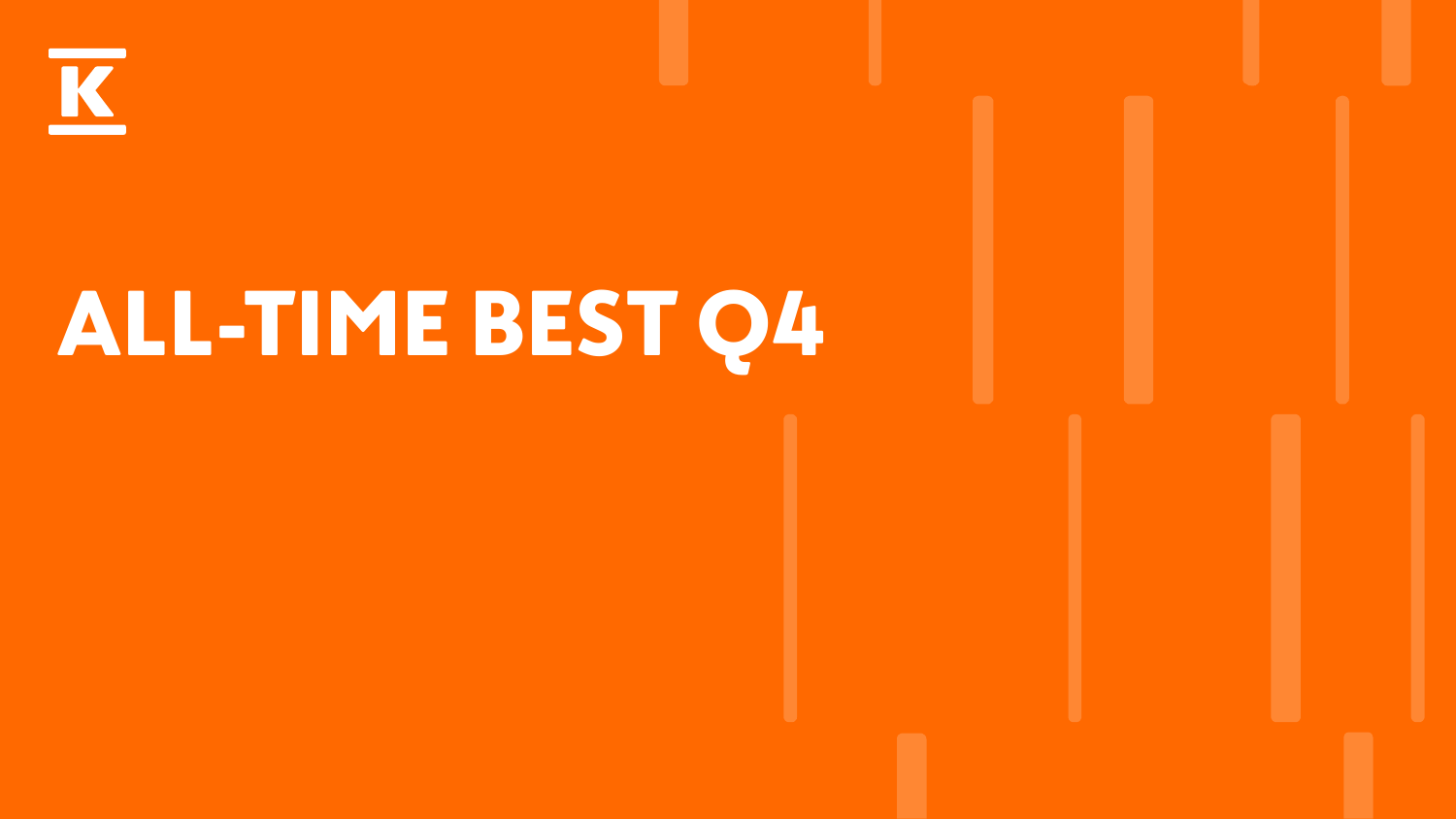## KEY Q4 PERFORMANCE INDICATORS

|                                                         | 10-12/2021 | 10-12/2020 |
|---------------------------------------------------------|------------|------------|
| Net sales, $\notin$ million                             | 2,870.3    | 2,662.3    |
| Net sales growth*, %                                    | 7.2        | 4.5        |
| Operating profit*, $\epsilon$ million                   | 203.5      | 165.6      |
| Operating margin*, %                                    | 7.1        | 6.2        |
| Profit before tax <sup>*</sup> , $\epsilon$ million     | 187.9      | 150.4      |
| Earnings per share*, basic, $\epsilon$                  | 0.40       | 0.31       |
| Cash flow from operating activities, $\epsilon$ million | 269.2      | 308.4      |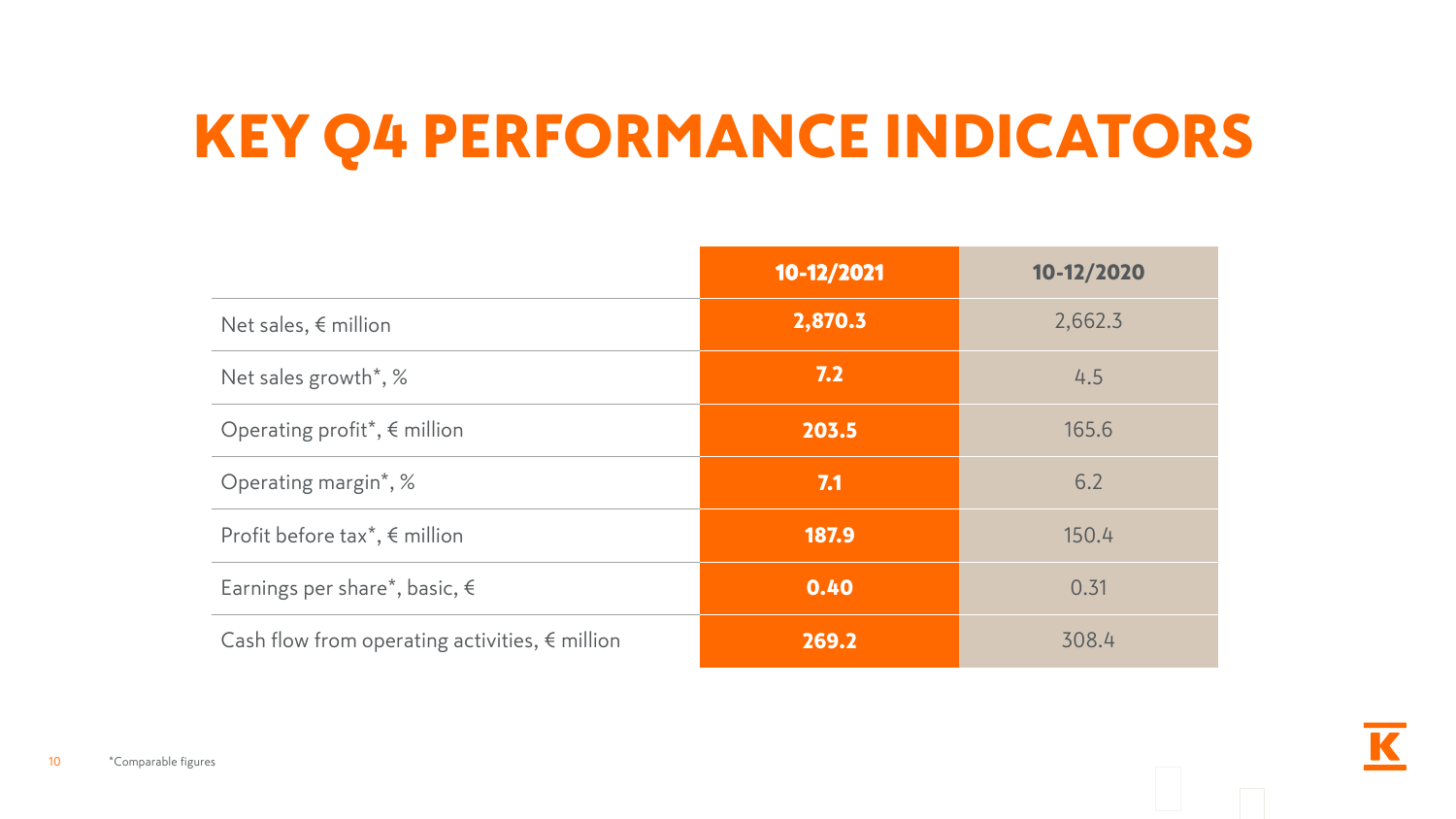## Q4 NET SALES GREW MARKEDLY

**GROUP** 



#### DIVISIONS

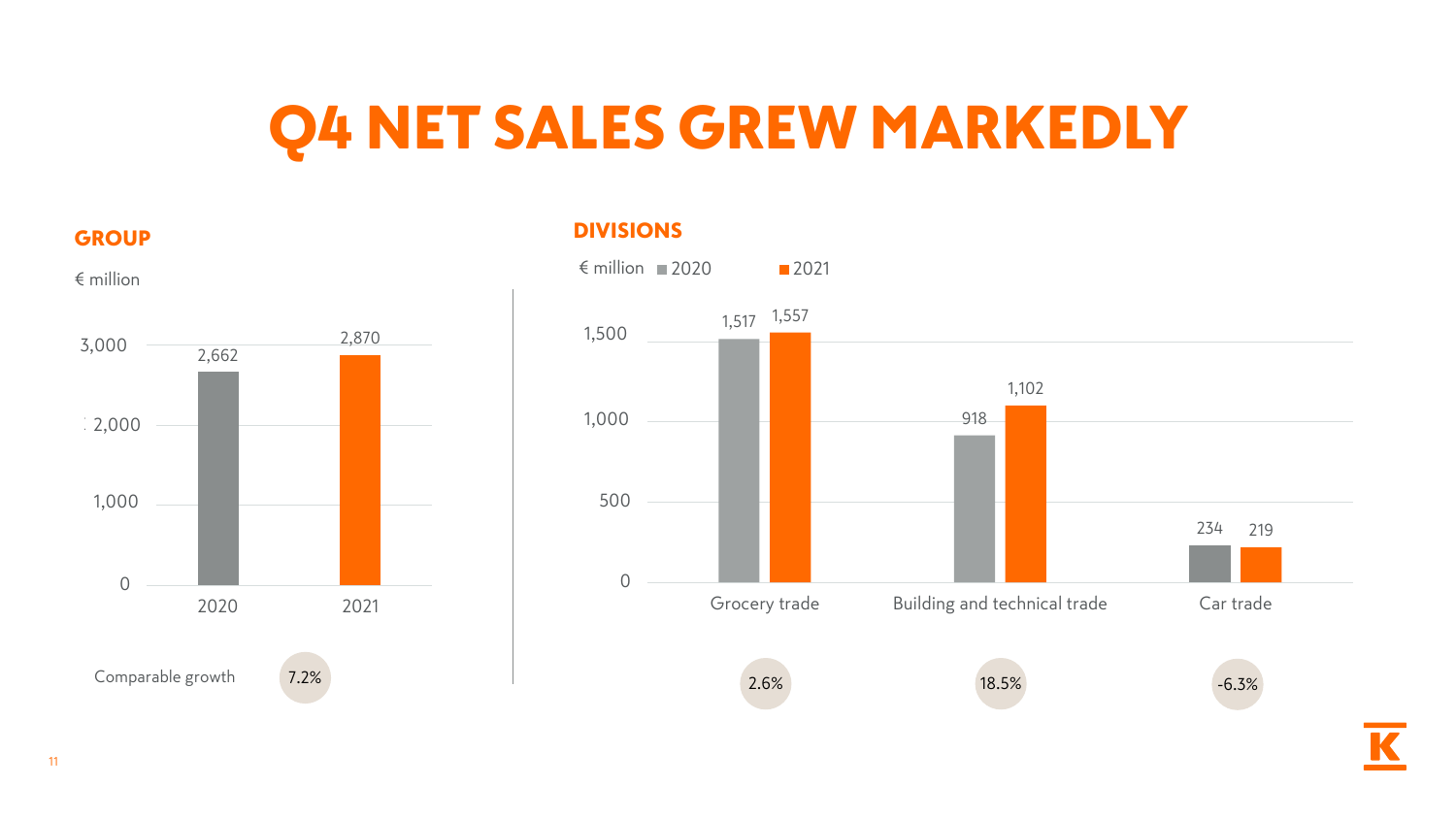## ALL-TIME BEST Q4 OPERATING PROFIT

#### **GROUP**



#### DIVISIONS

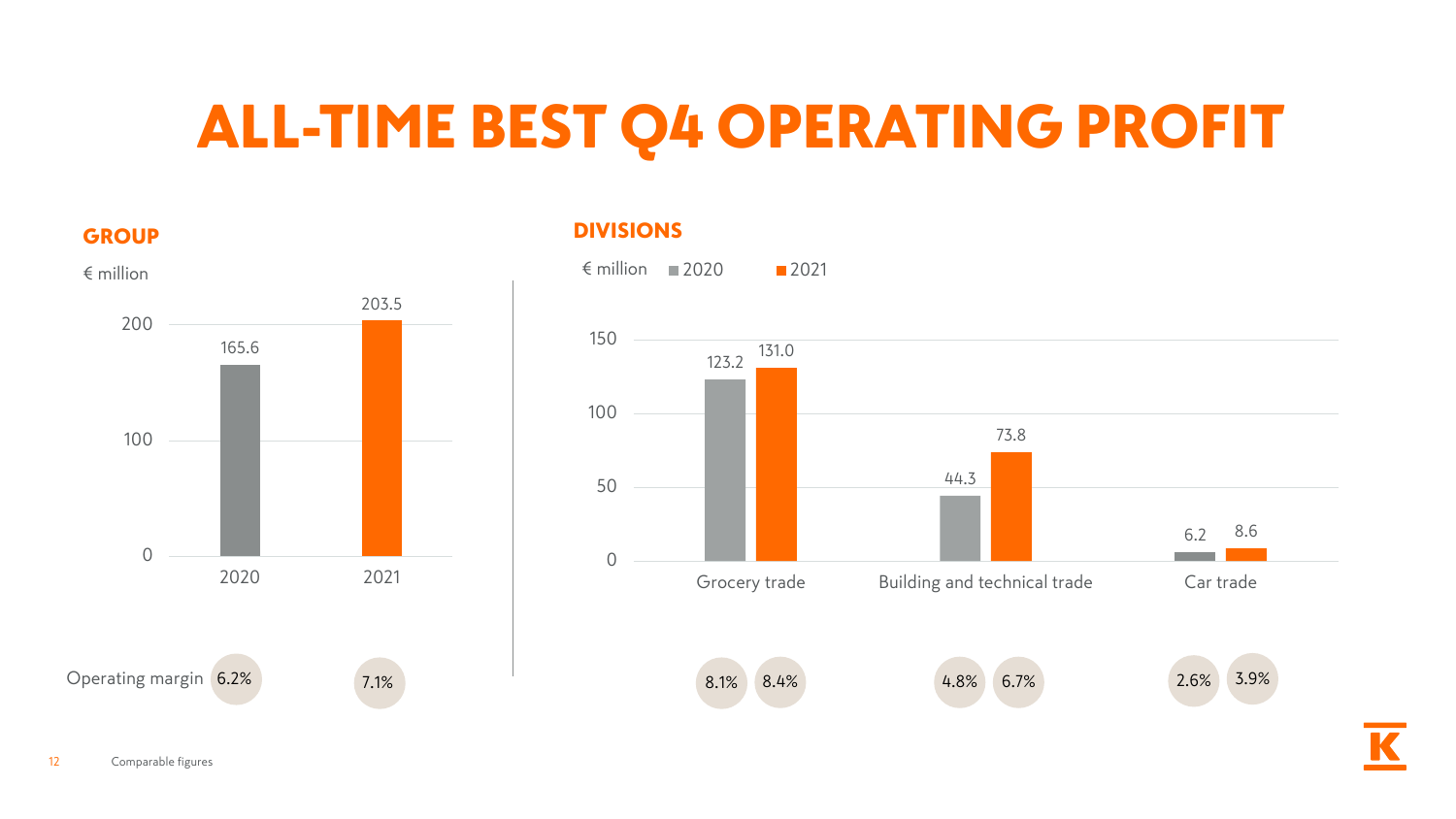**GROCERY TRADE**

# GOOD DEVELOPMENT CONTINUED IN FOOD TRADE

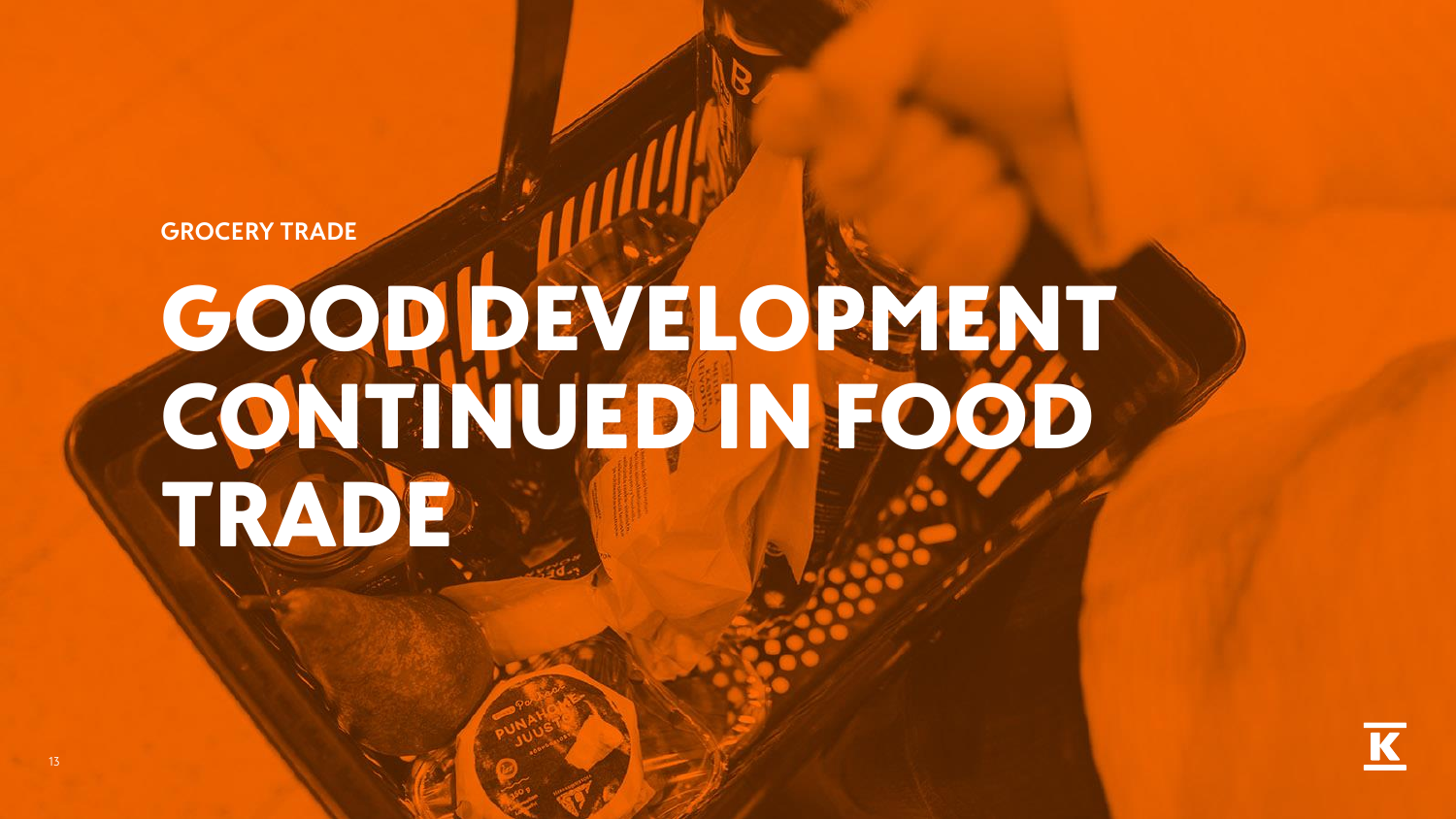## NET SALES GREW IN Q4



14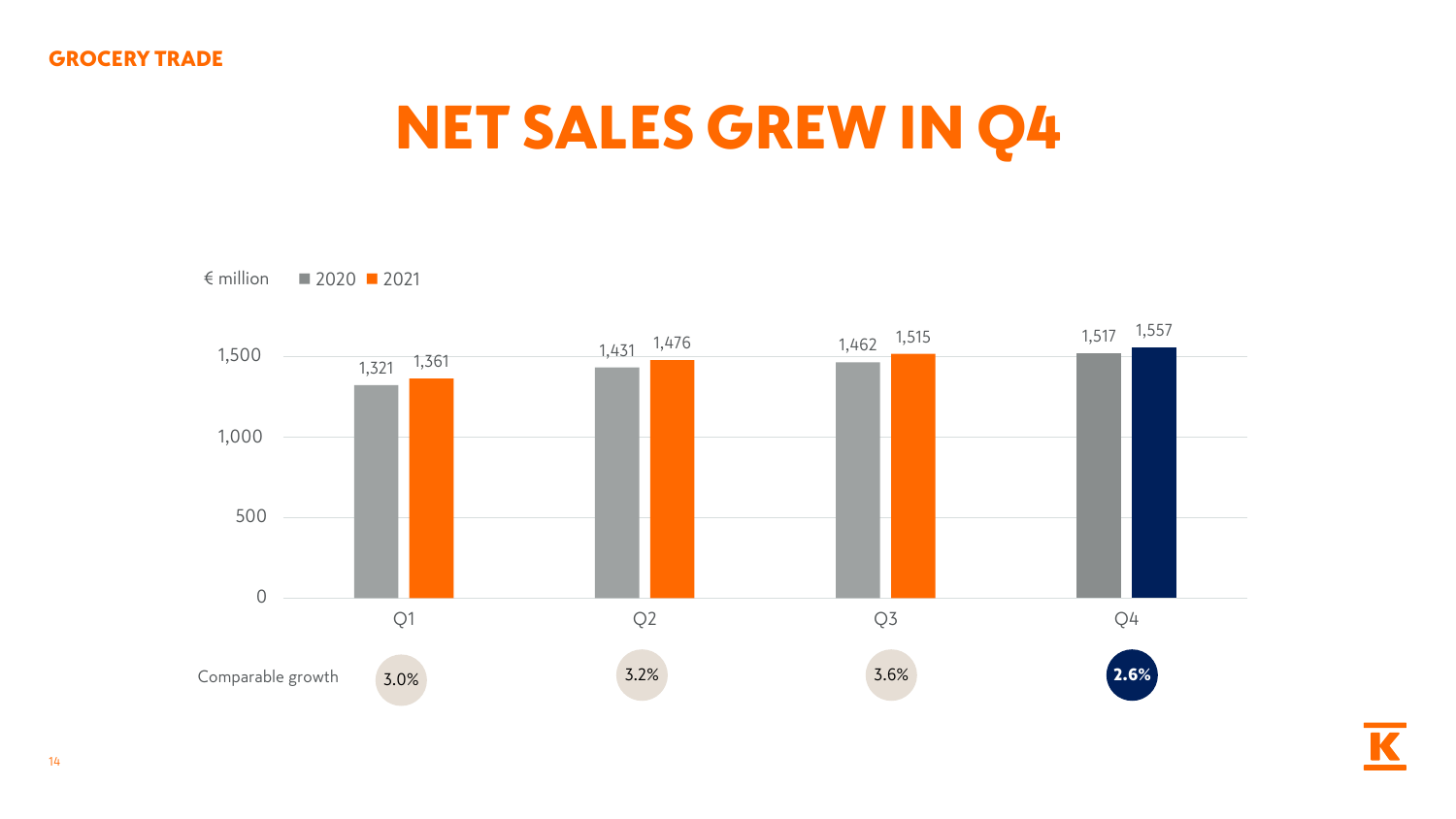#### GROCERY TRADE

## EXCELLENT Q4 OPERATING PROFIT

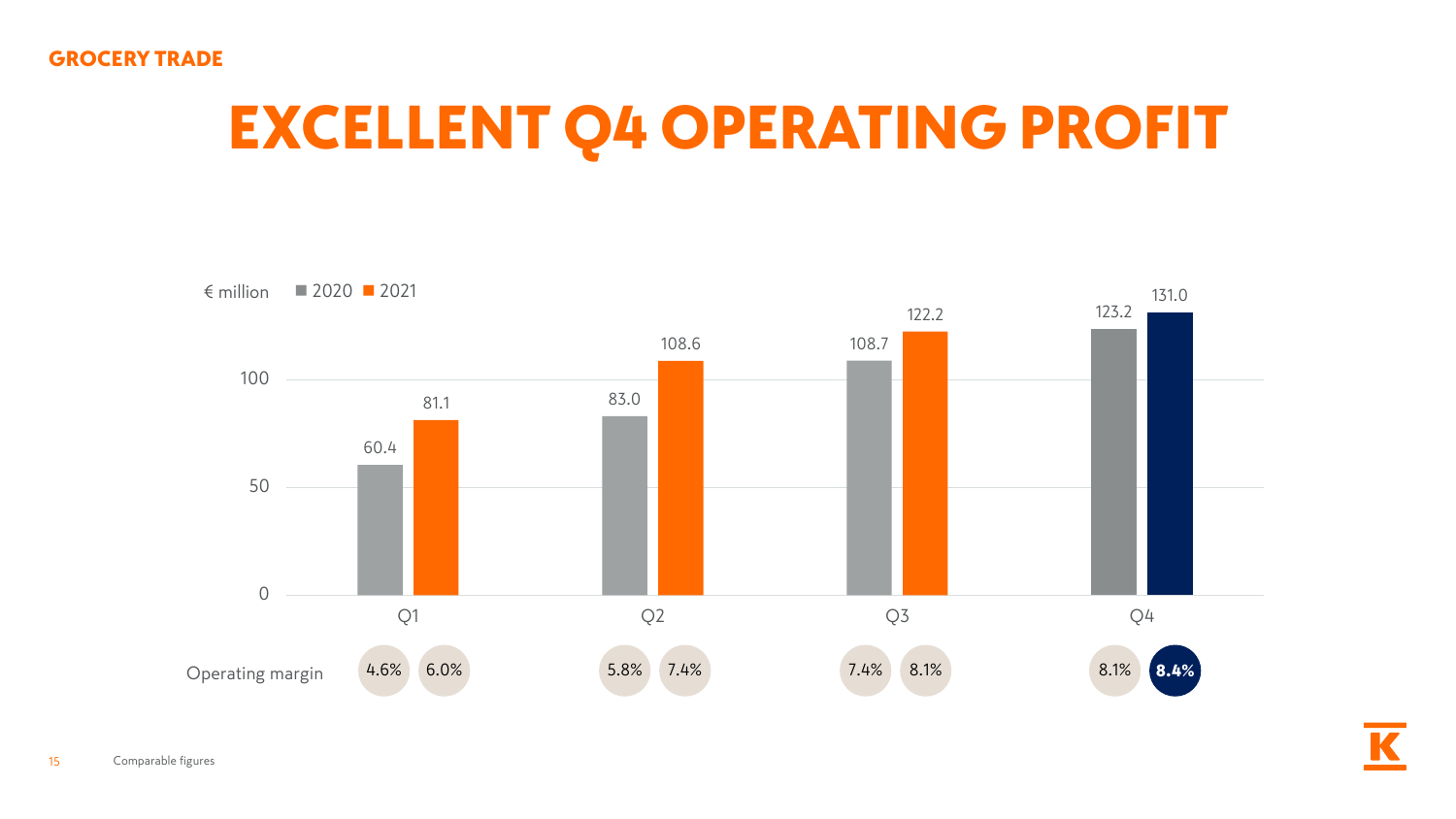## GROCERY TRADE Q4

#### MARKET

- Demand for grocery trade remained good: total market growth 1.0%\*, retail price growth 2.1%\*
- Foodservice market growth 16%\*
- Restrictions on restaurants in Finland impacted the foodservice business towards the end of the quarter

#### K GROUP

- A record result
- Grocery trade retail sales +0.1%, Kespro's sales +20%
- K-Citymarket non-food sales +4%
- Online grocery sales grew by 14% in FY 2021, but decreased in Q4

<sup>\*</sup> Finnish Grocery Trade Association PTY incl. VAT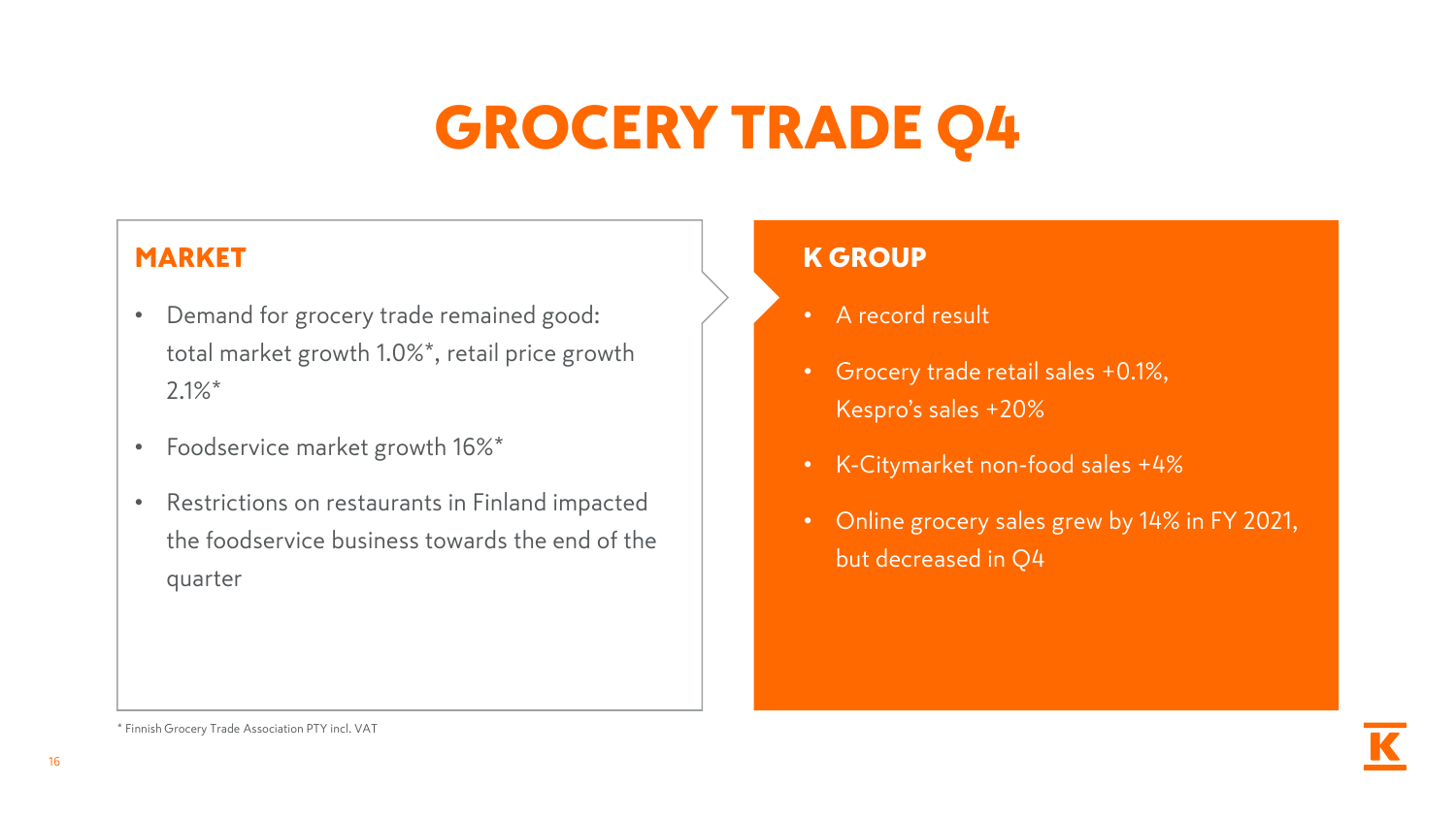**BUILDING AND TECHNICAL TRADE**

# PROFIT GROWTH CONTINUED STRONG

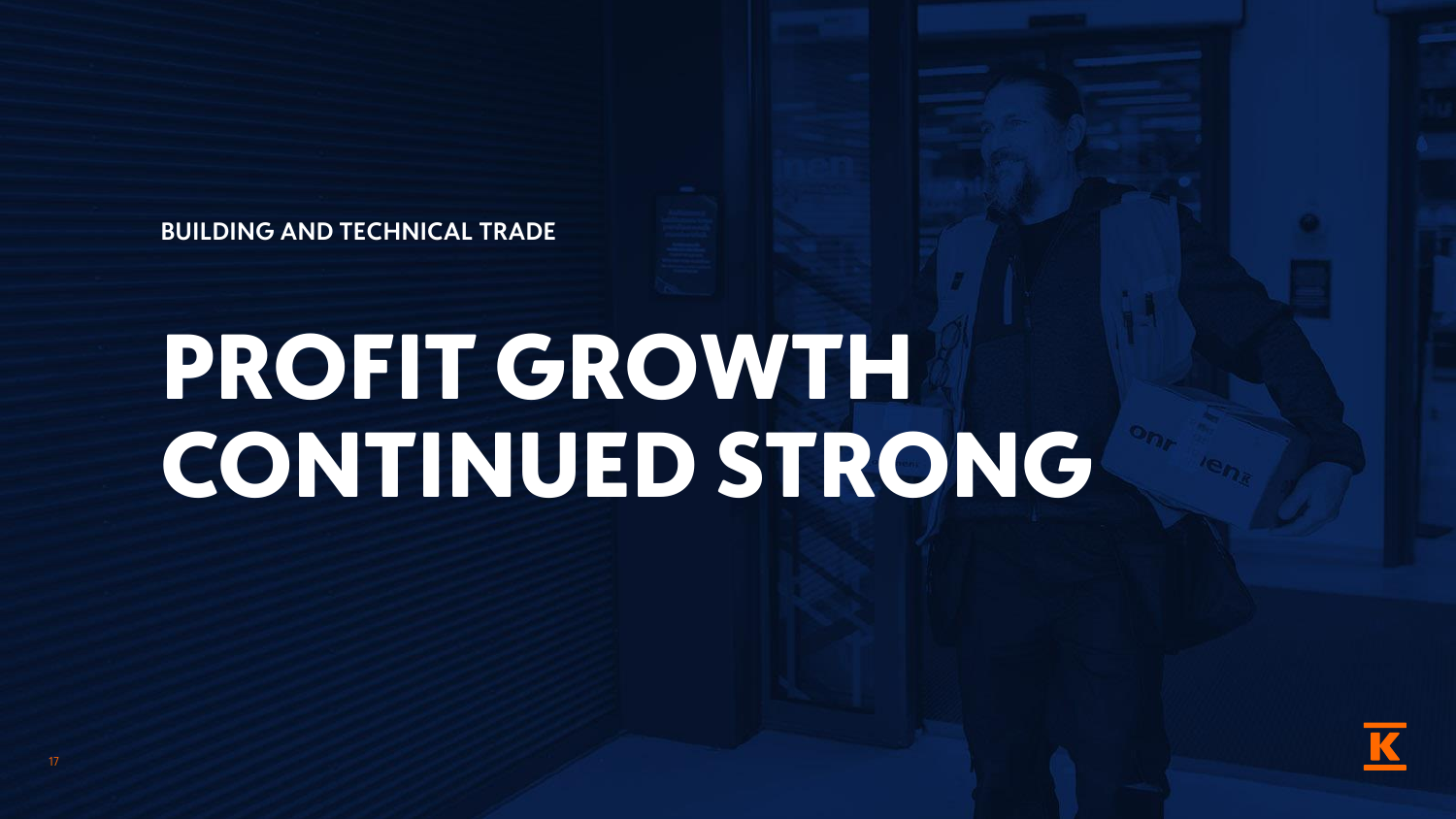#### BUILDING AND TECHNICAL TRADE

## Q4 NET SALES GREW MARKEDLY



18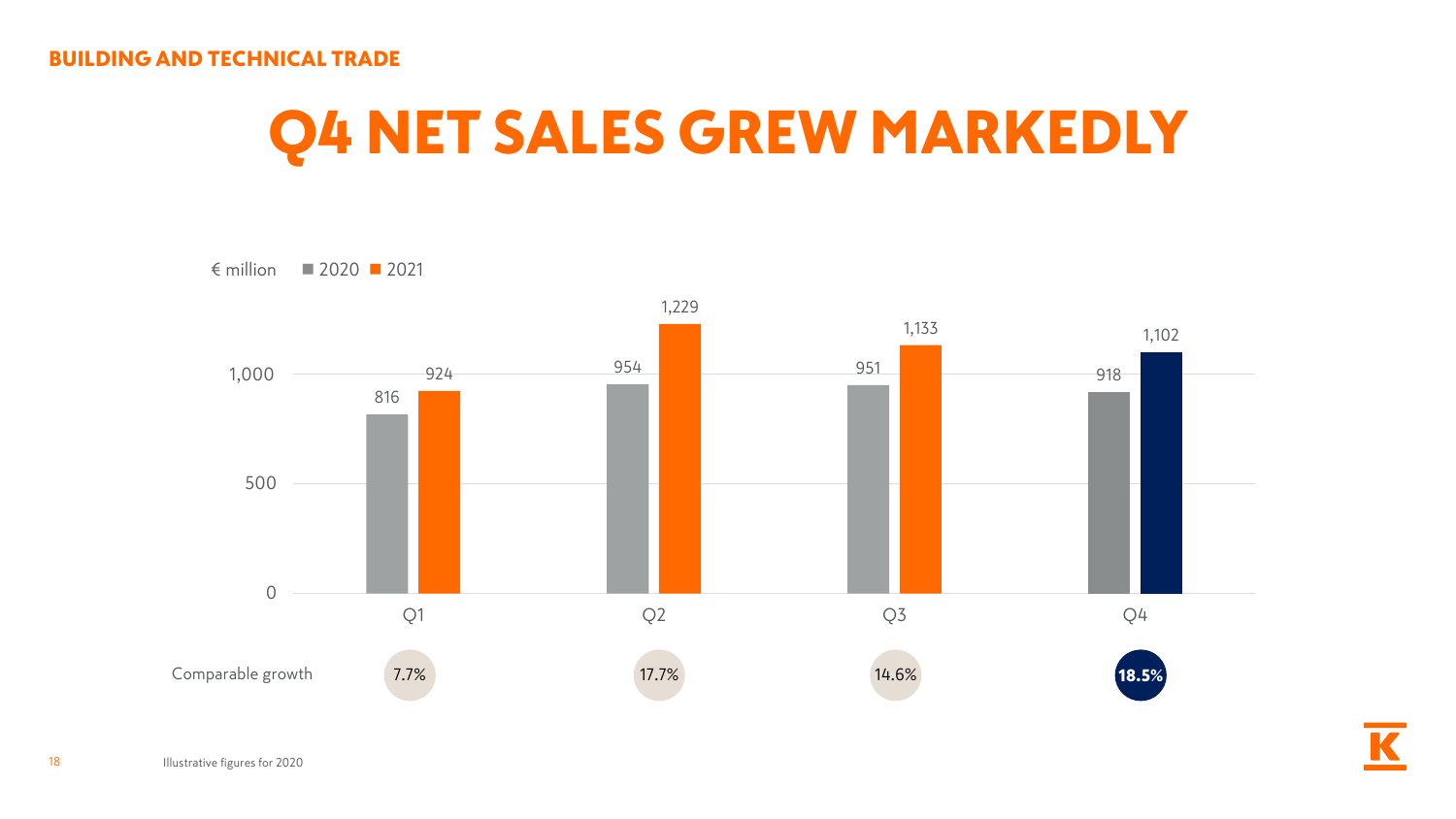#### BUILDING AND TECHNICAL TRADE

#### STRONG GROWTH IN Q4 OPERATING PROFIT



Comparable figures

19

Illustrative comparison figures given for building and technical trade. Kesko Senukai treated as a joint venture in the illustrative figures and the 2021 figures.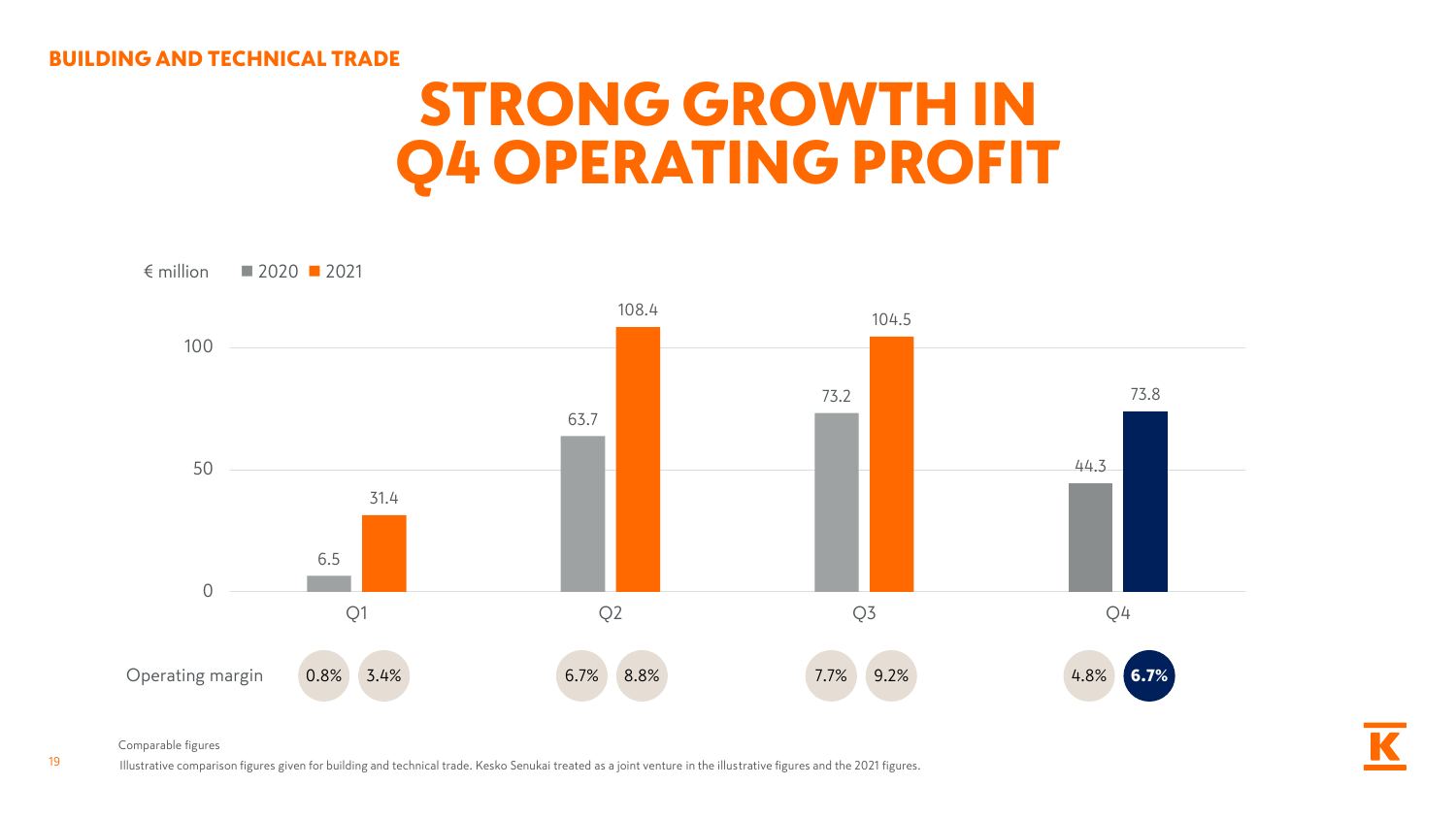## BUILDING AND TECHNICAL TRADE Q4

#### MARKET

- Construction and renovation still growing in Northern Europe
- Growth focused on B2B trade
- Demand in B2C trade has come down from peak levels
- Product prices have continued to rise
- Availability issues in some product categories

#### K GROUP

- Record result, sales and profitability improved in all operating countries and units
- In Finland, continued marked growth in the sales of Onninen and K-Rauta, profit improved further
- In Norway, Onninen's development particularly strong, profit also improved for Byggmakker
- In Sweden, good development continued
- In sports trade, market share grew and profitability continued to strengthen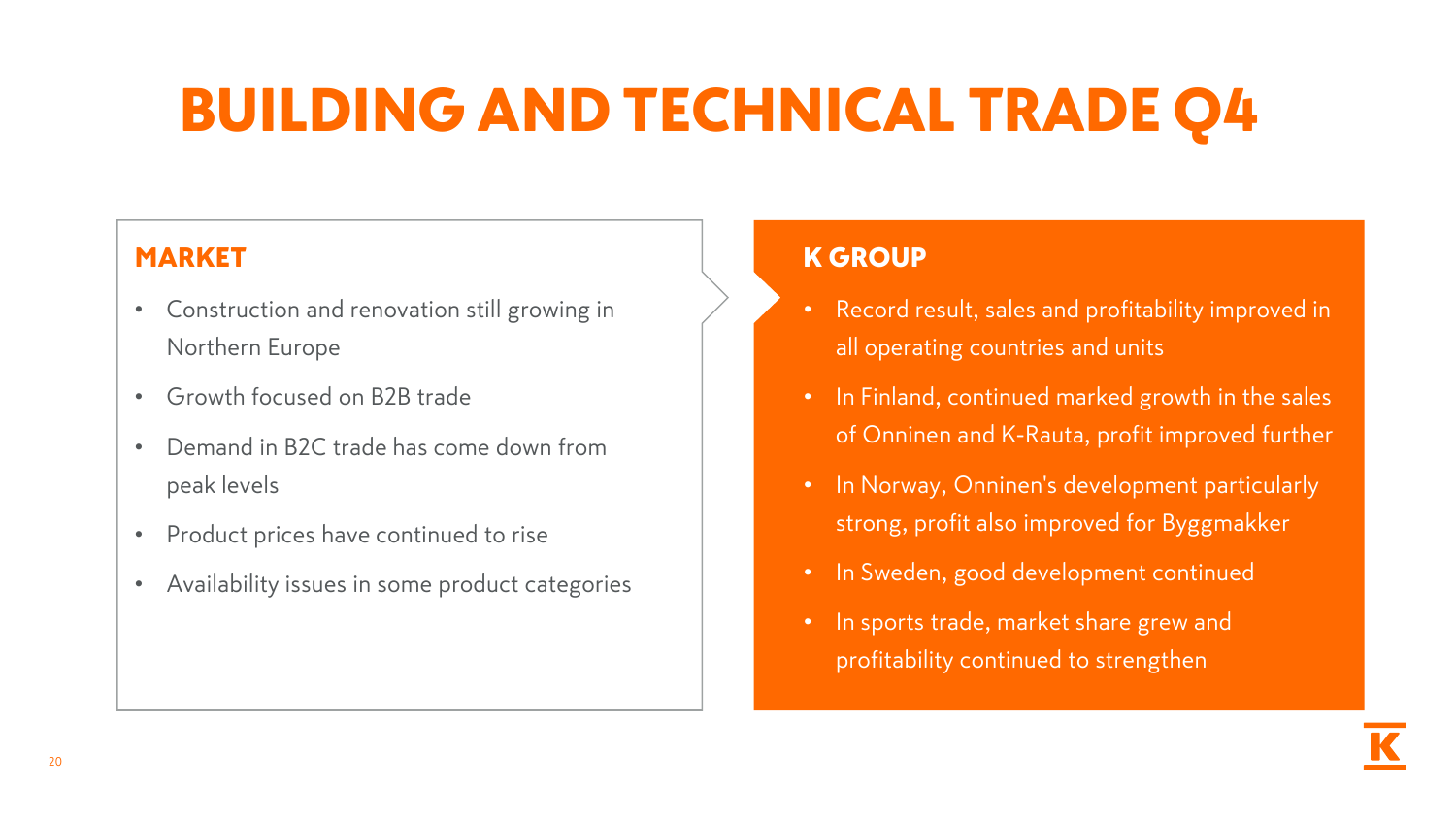**CAR TRADE** 

21

# TRANSFORMATION PROCEEDING AND YIELDING RESULTS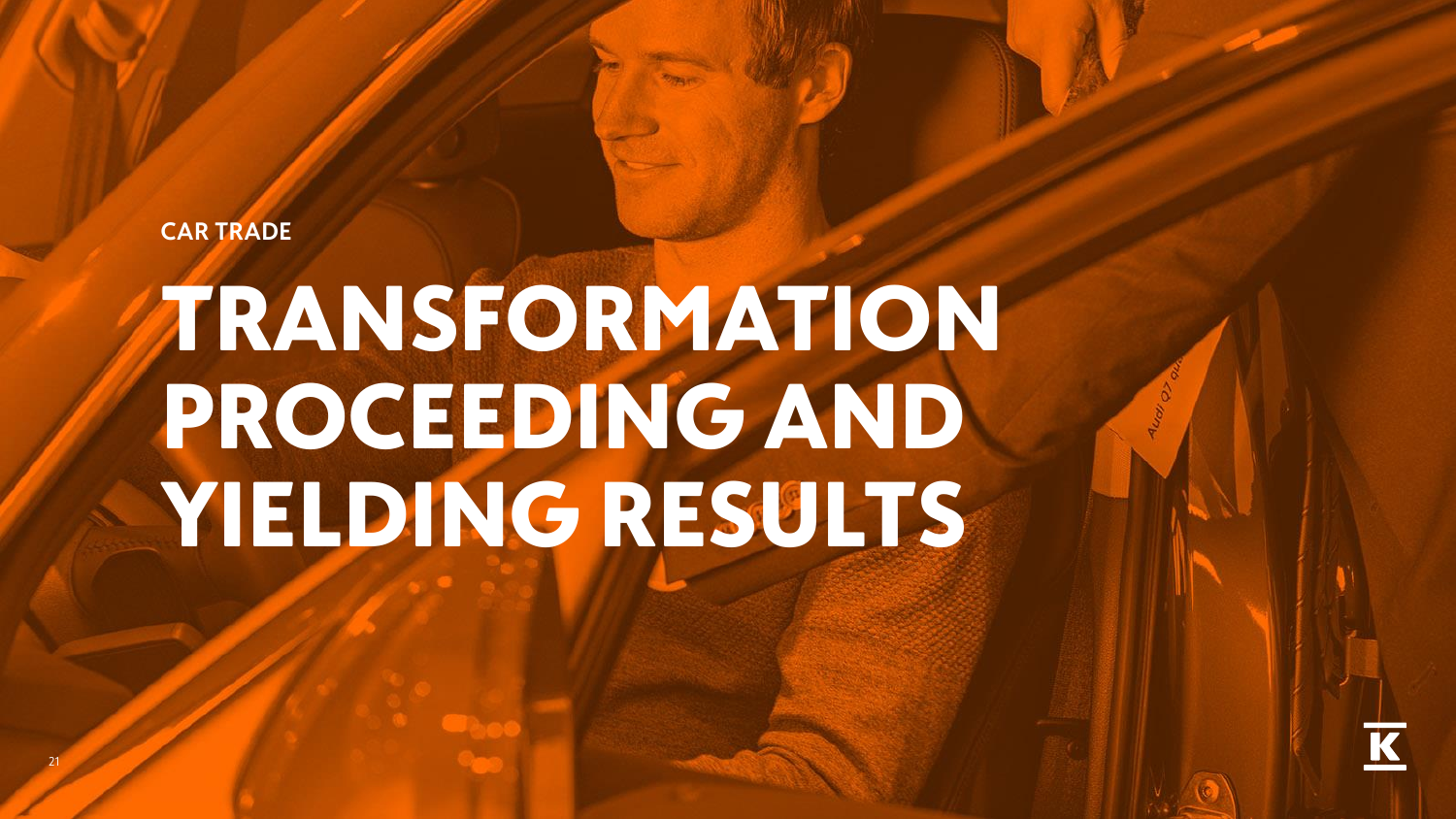## AVAILABILITY ISSUES CAUSED NET SALES TO DECREASE IN Q4

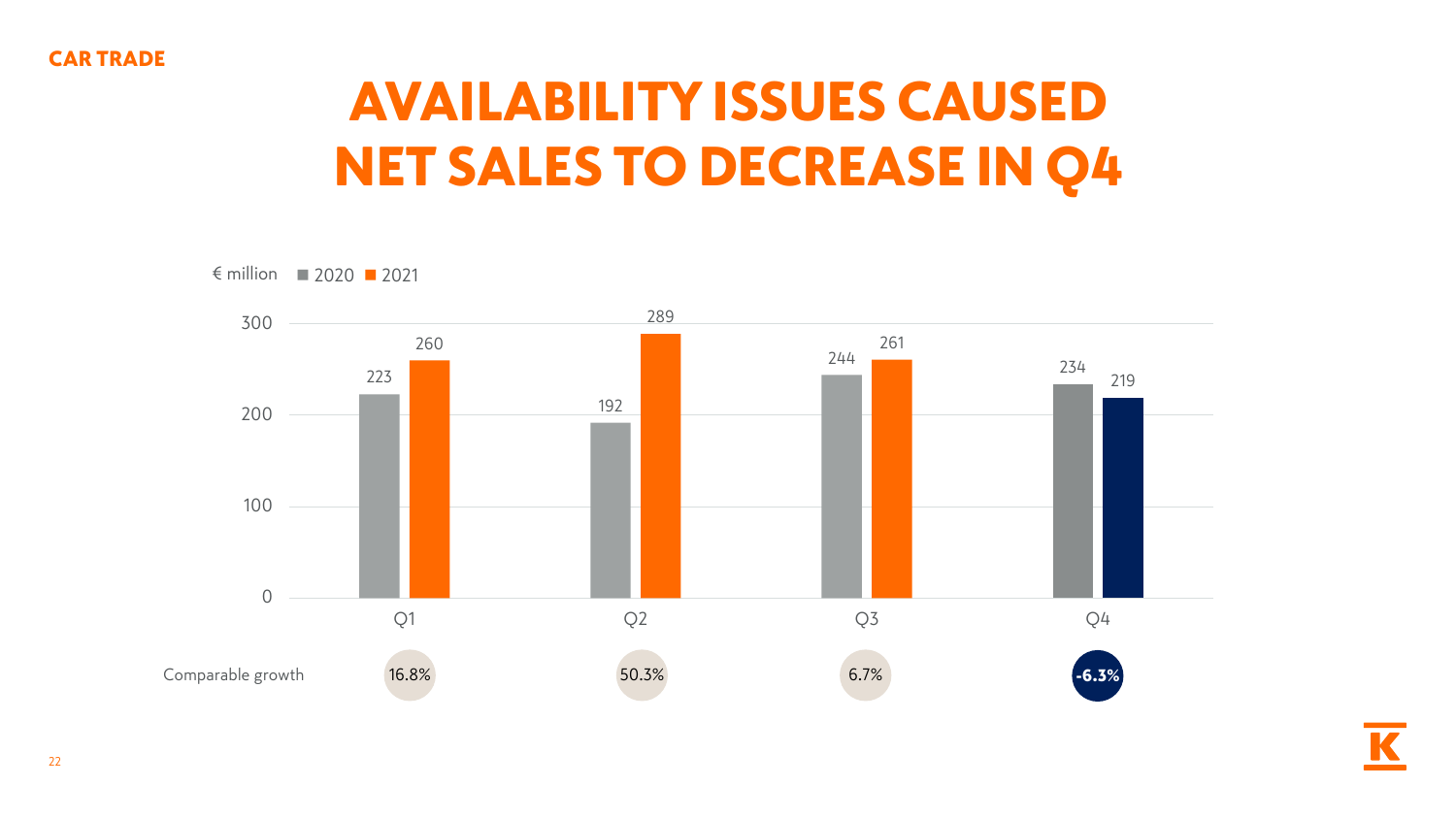## OPERATING PROFIT GREW IN Q4

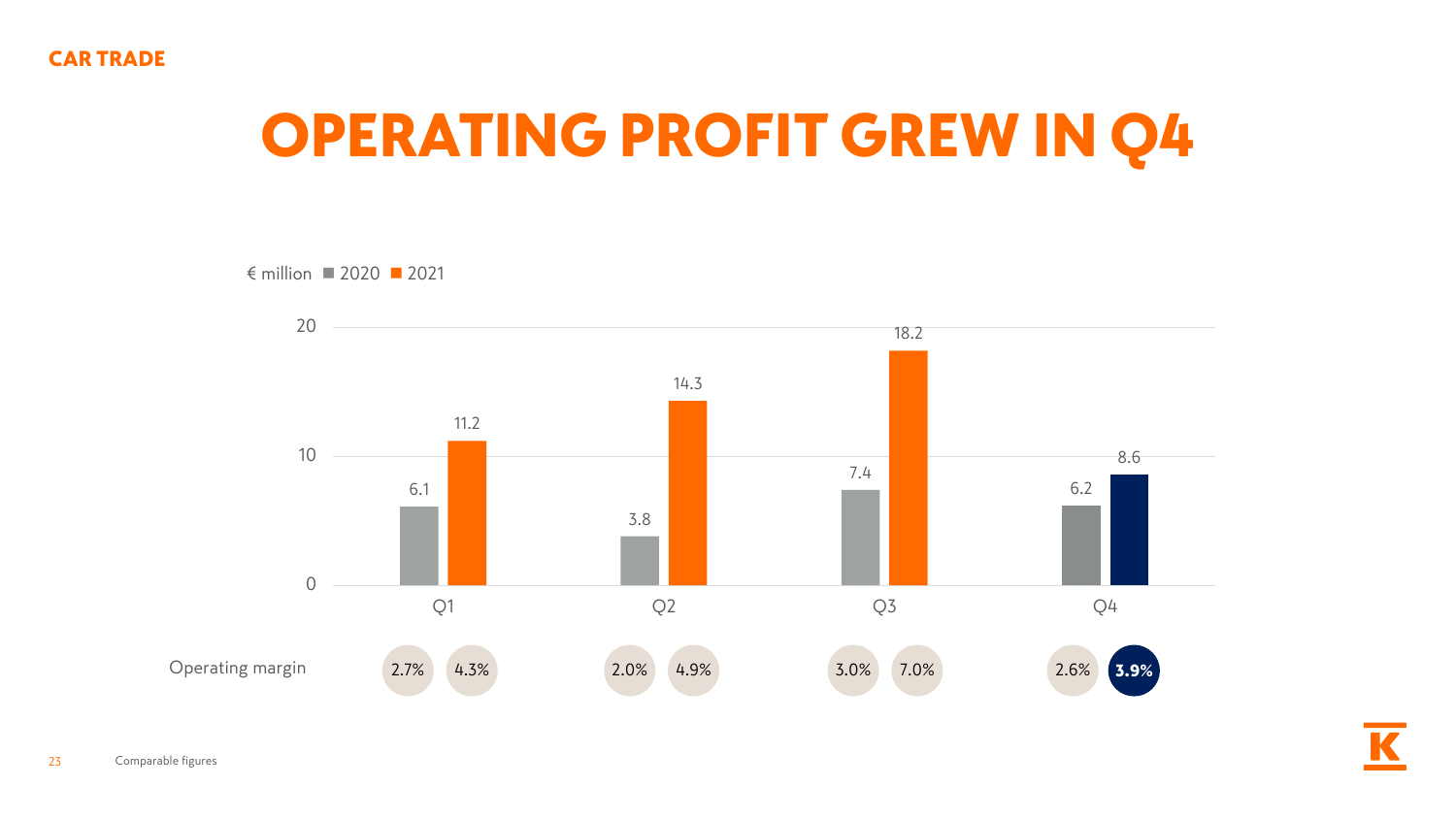## CAR TRADE Q4

#### MARKET

- Demand for new and used cars and servicing decreased
- First registrations of new cars down by 15.5% due to component shortages
- Shortage of used cars, prices rising
- New all-electric cars and rechargeable hybrids accounted for 40% of passenger car first registrations

#### K GROUP

- Profit improved thanks to sales margin growth and cost savings
- New car sales down due to availability issues
- Share of all-electric cars and rechargeable hybrids 47%
- Market share of brands represented by K Group 14.7% (17.9%)
- Transformation of our operations proceeding well, all businesses in profit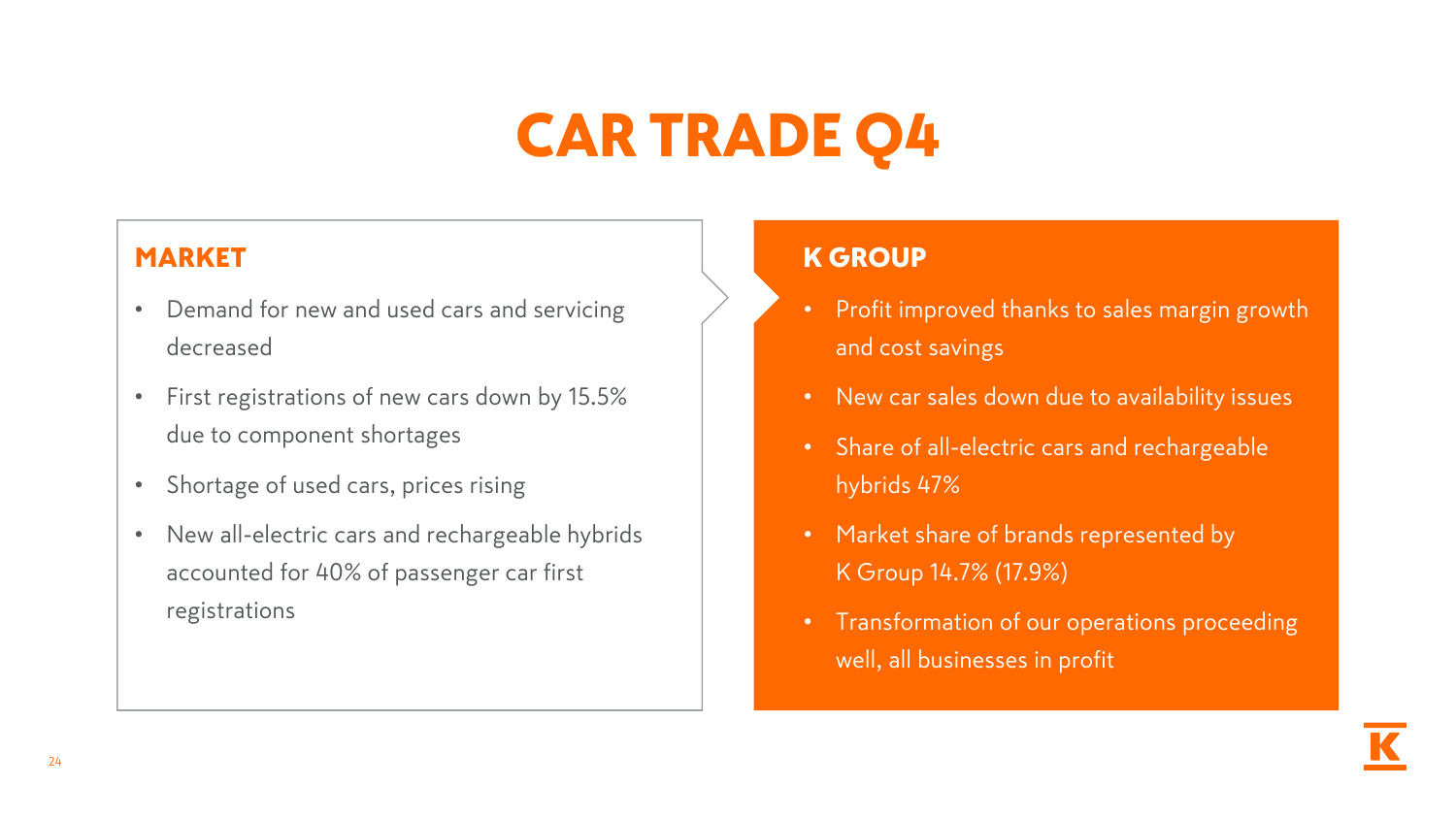# OUTLOOK FOR 2022 GOOD

September 2007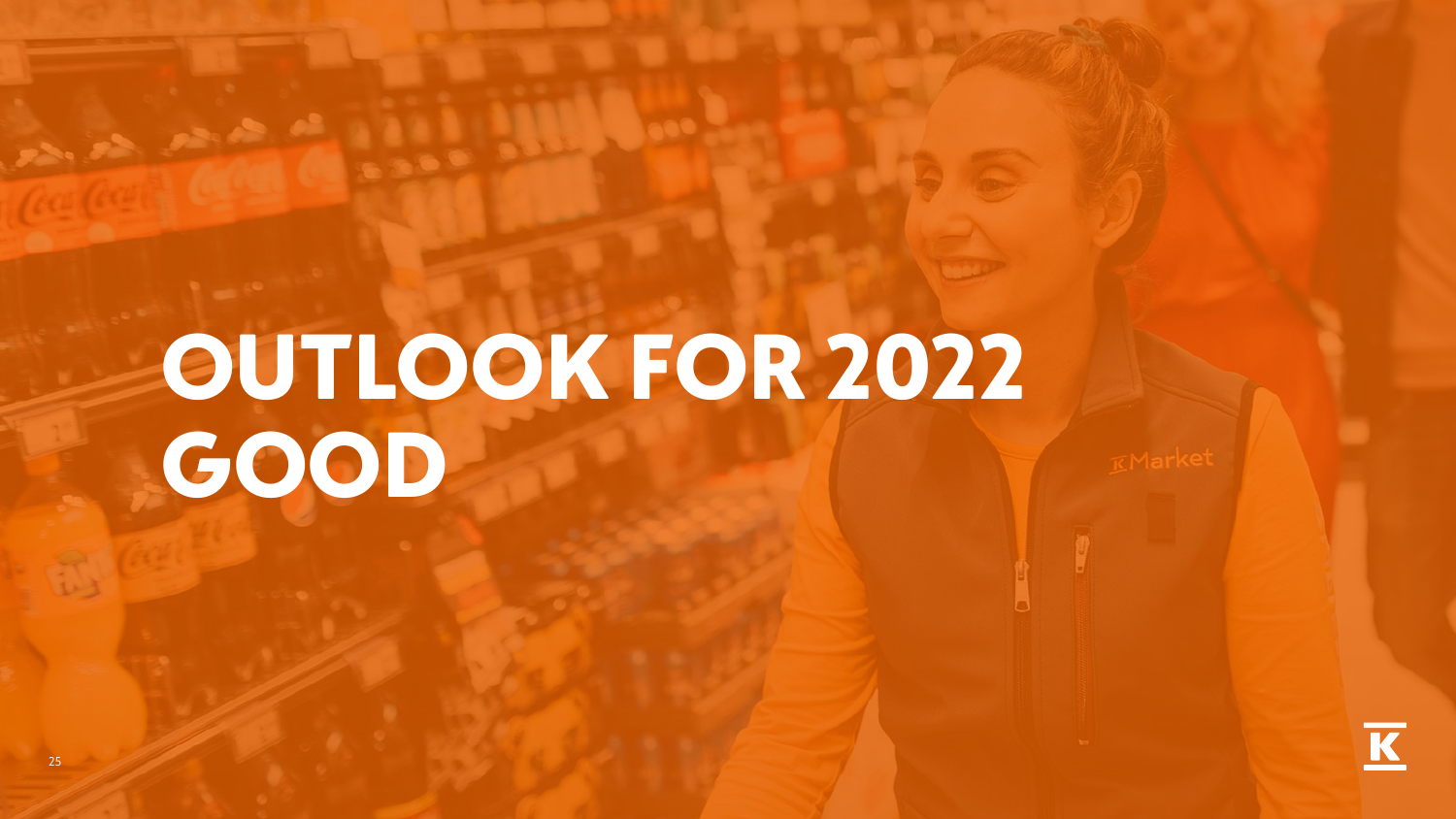#### GUIDANCE FOR 2022

## Kesko estimates that its comparable operating profit in 2022 will be in the range of €680-800 million.

In 2021, Kesko's comparable operating profit totalled €776 million.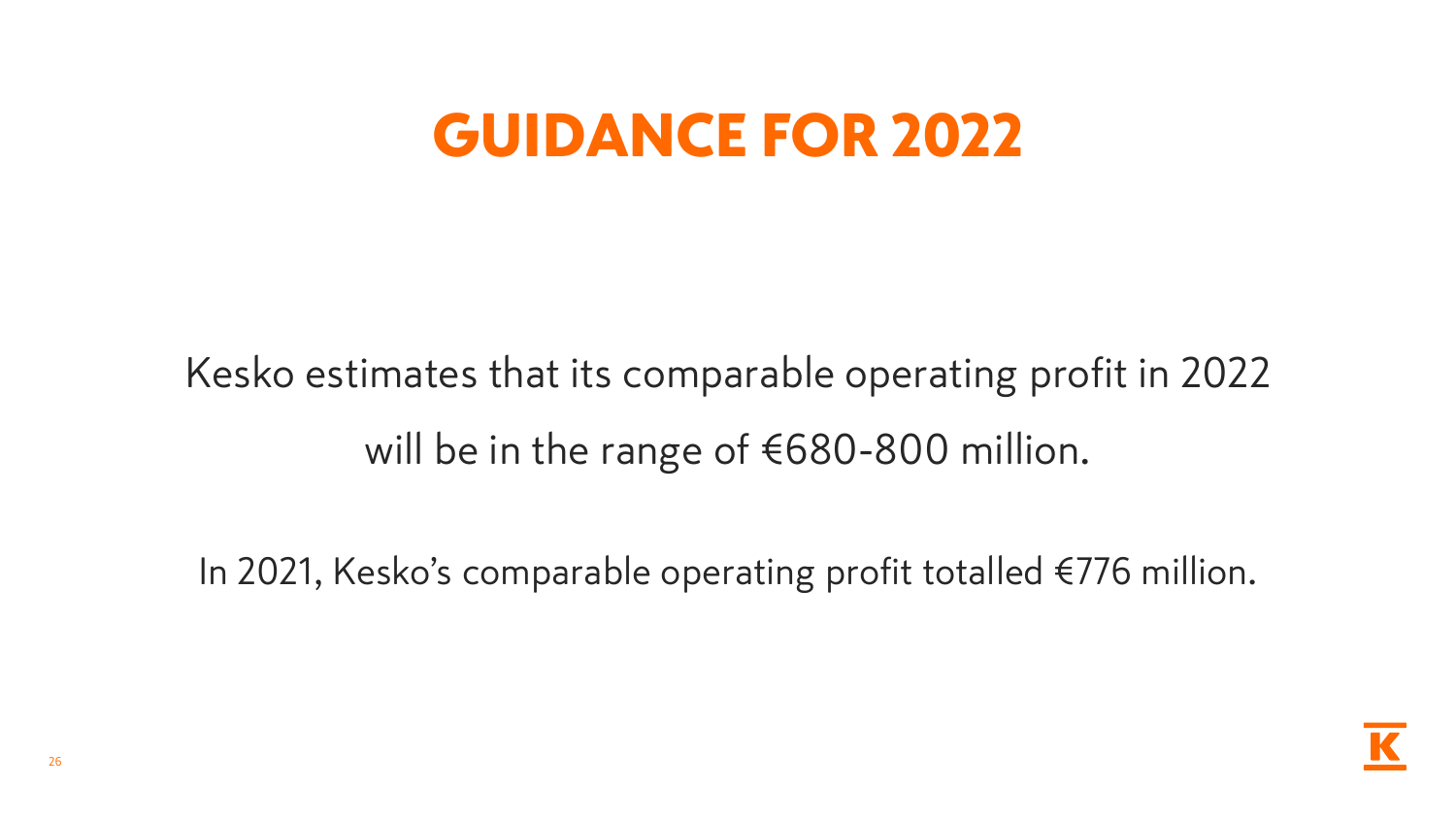## WE CONTINUE THE EXECUTION OF OUR GROWTH STRATEGY

| <b>GROWTH STRATEGY</b><br><b>FOCUS:</b> |                                     |                                                     |  |
|-----------------------------------------|-------------------------------------|-----------------------------------------------------|--|
|                                         | <b>GROCERY TRADE</b>                | B<br>ONE UNIFIED                                    |  |
| <b>ASC</b>                              | <b>BUILDING AND TECHNICAL TRADE</b> | <b>CUSTOMER EXPERIENCE</b><br><b>DIGITALISATION</b> |  |
|                                         | <b>CAR TRADE</b>                    | SUSTAINABILITY                                      |  |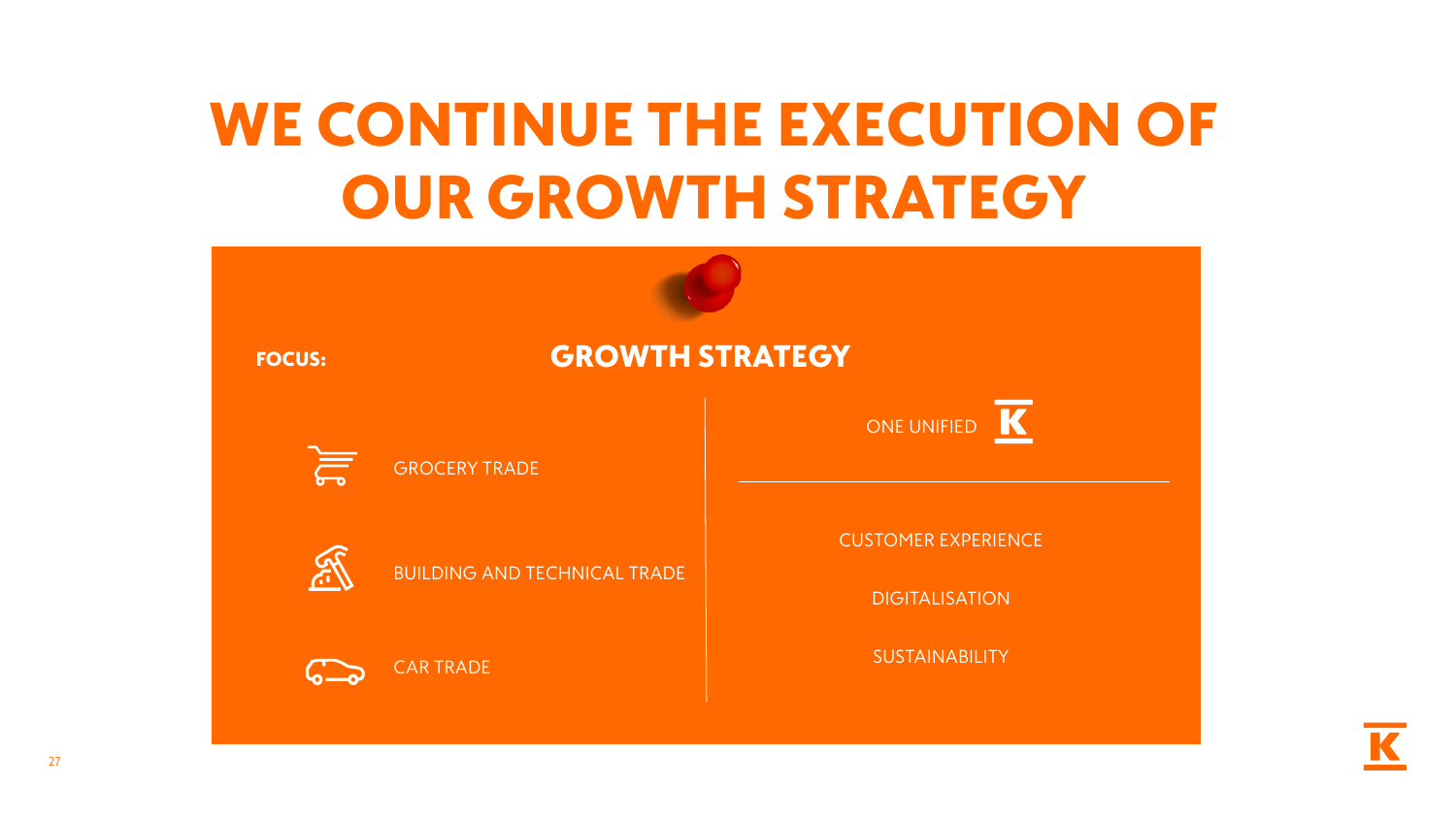#### RECORD-RESULT IN 2021

#### PROFITABILITY IN FOOD TRADE ON SOLID BASIS **E445** million

- The most extensive and versatile network of grocery stores across Finland combined with effective online sales
- K-retailers and store-specific business ideas built on data ensure the best customer experience in grocery retail
- Still plenty of potential in implementing store-specific business ideas, we continue investments in updating the stores
- Kespro strong market leader in growing foodservice wholesale, significant synergies with our grocery stores
- Once the pandemic eases, demand for services is expected grow and food sales are expected to partly shift from B2C trade to foodservice wholesale
- Food price inflation is expected to support sales growth

28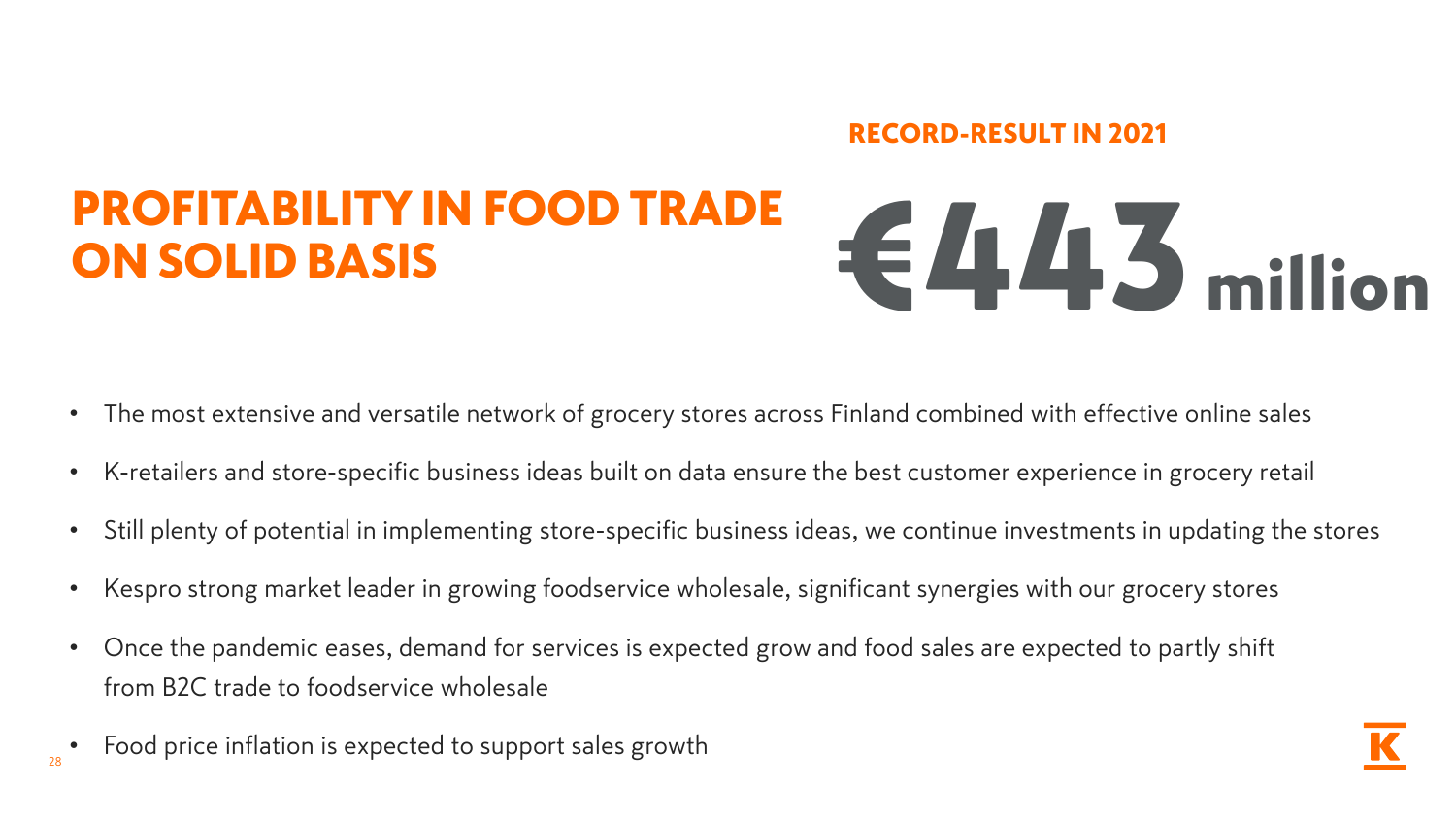#### STRENGTHENING OUR MARKET-LEADING POSITION IN ONLINE GROCERY

448%

H IN ONLINE GRO SINCE 2019

- The biggest online grocer in Finland: operations cover over 500 K Group grocery stores
- Very competitive in prices: own brand products, big purchase volumes
- Extensive customer loyalty scheme: general and customer-specific Plussa offers, Plussa money, affordable deliveries
- Seamlessly combining physical and online stores: store-specific business ideas, local products, service products
- Biggest selections on the market: as much as 40,000 products available
- A variety of delivery options: home delivery, click & collect, fast delivery. Some 2 million deliveries in 2021.
- Excellent customer experience: NPS 81, feedback emphasises wide selections and high quality
- 29 • Constant development : the first automation-assisted in-store collection system in Finland H1/2022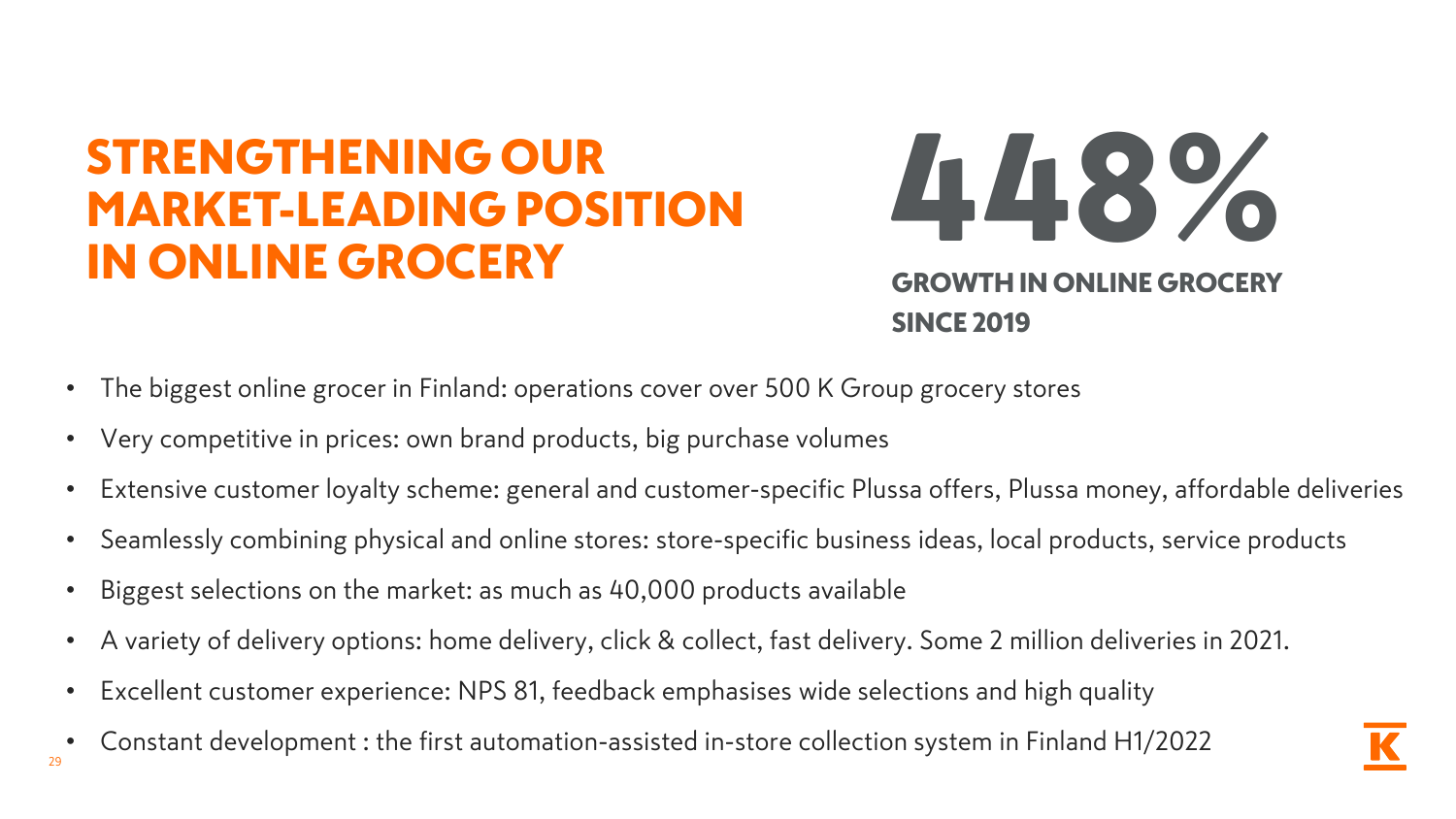#### GOOD GROWTH OUTLOOK FOR BUILDING AND FOR BUILDING AND<br>TECHNICAL TRADE <del>€</del>318 million

# RECORD-RESULT IN 2021

- Growth supported by our focus on the growing B2B trade, complemented by good B2C trade
- Still further potential to improve operations and customer experiences by developing sales processes, increasing the level of digitalisation, and improving the efficiency of internal operations
- We aim to accelerate growth with acquisitions also going forward
- Green transition, changes in population structure and urbanisation will continue to underpin construction growth
- Once the pandemic eases, demand in B2C trade is expected to normalise, while demand in B2B which now accounts for 75% of the division's sales – is expected to remain good
- Price inflation is expected to support growth, but prolonged price inflation would lead to lower construction volumes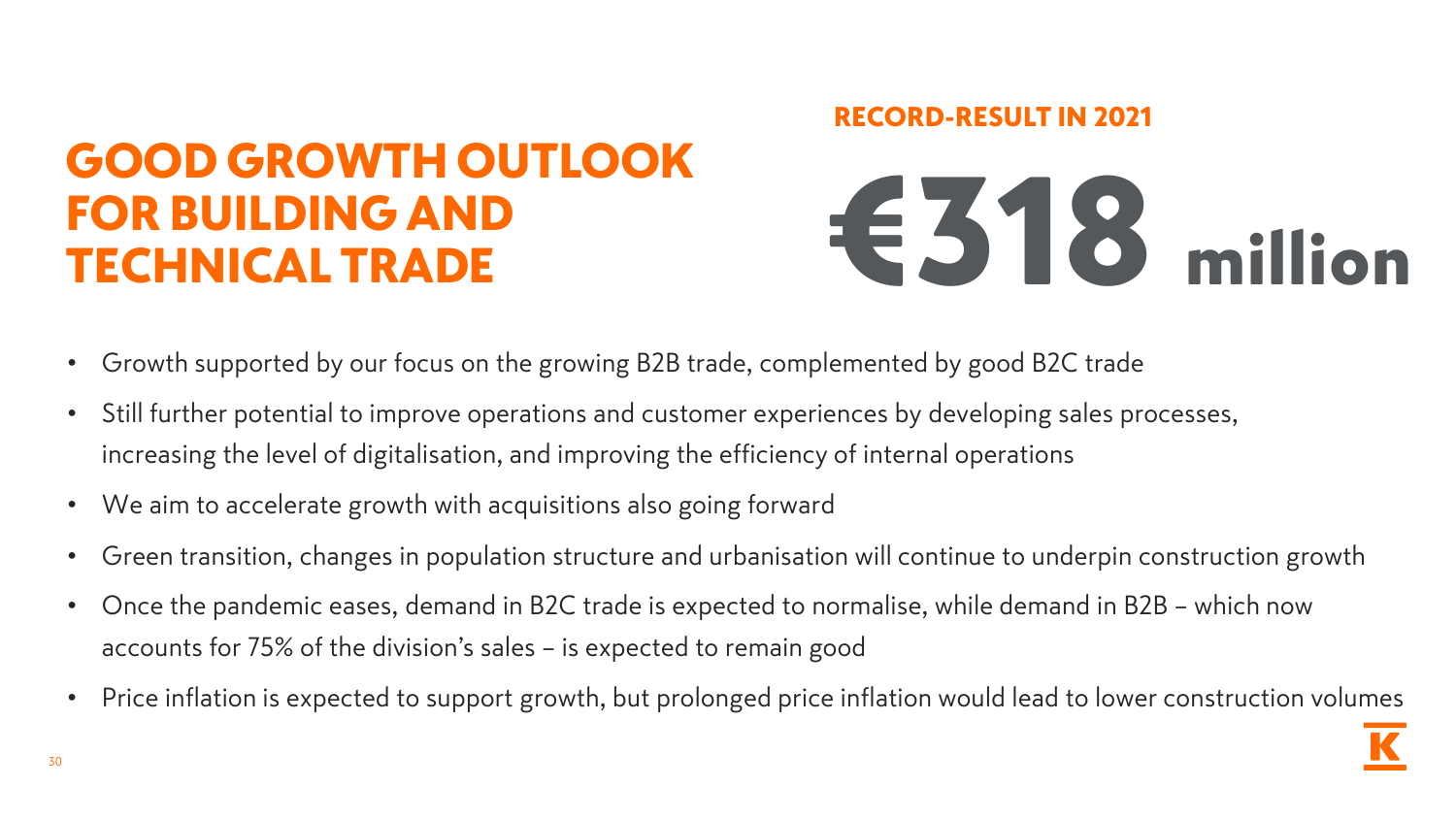#### RECORD-RESULT IN 2021

#### TRANSFORMATION EFFORTS TO GROW SALES AND IMPROVE TO GROW SALES AND IMPROVE <del>€</del>52 million



- Our focus on selling new cars, used cars, and services offers significant growth potential
- Good collaboration with the Volkswagen Group
- Competitiveness to improve through efforts to improve customer experience, digitalisation of operations, and better efficiency of internal processes
- Demand expected to be boosted by the need to reduce traffic emissions and update the Finnish vehicle stock
- Delivery issues related to the availability of semiconductors will continue to hinder business also in 2022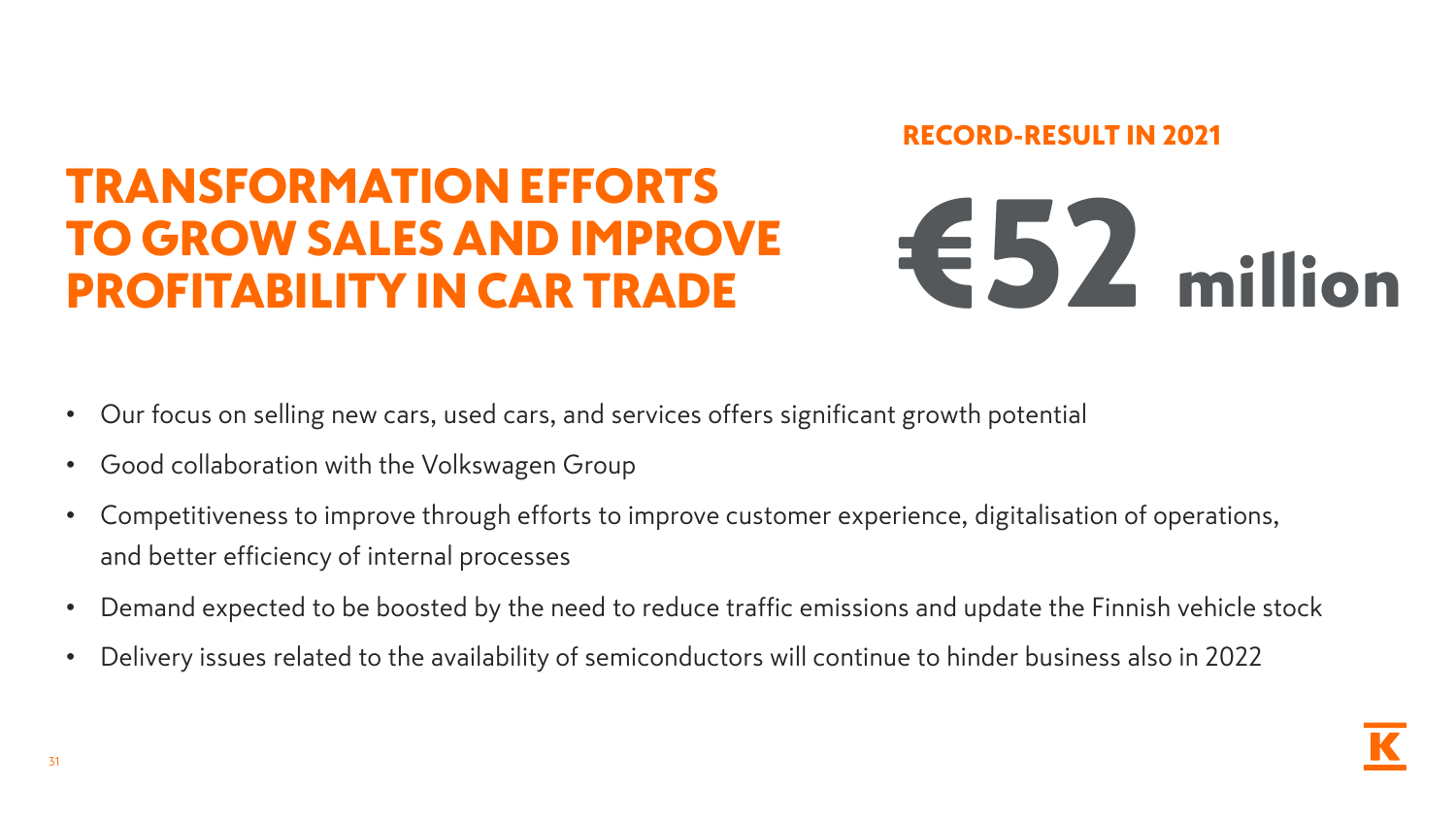# DIVIDEND PROPOSAL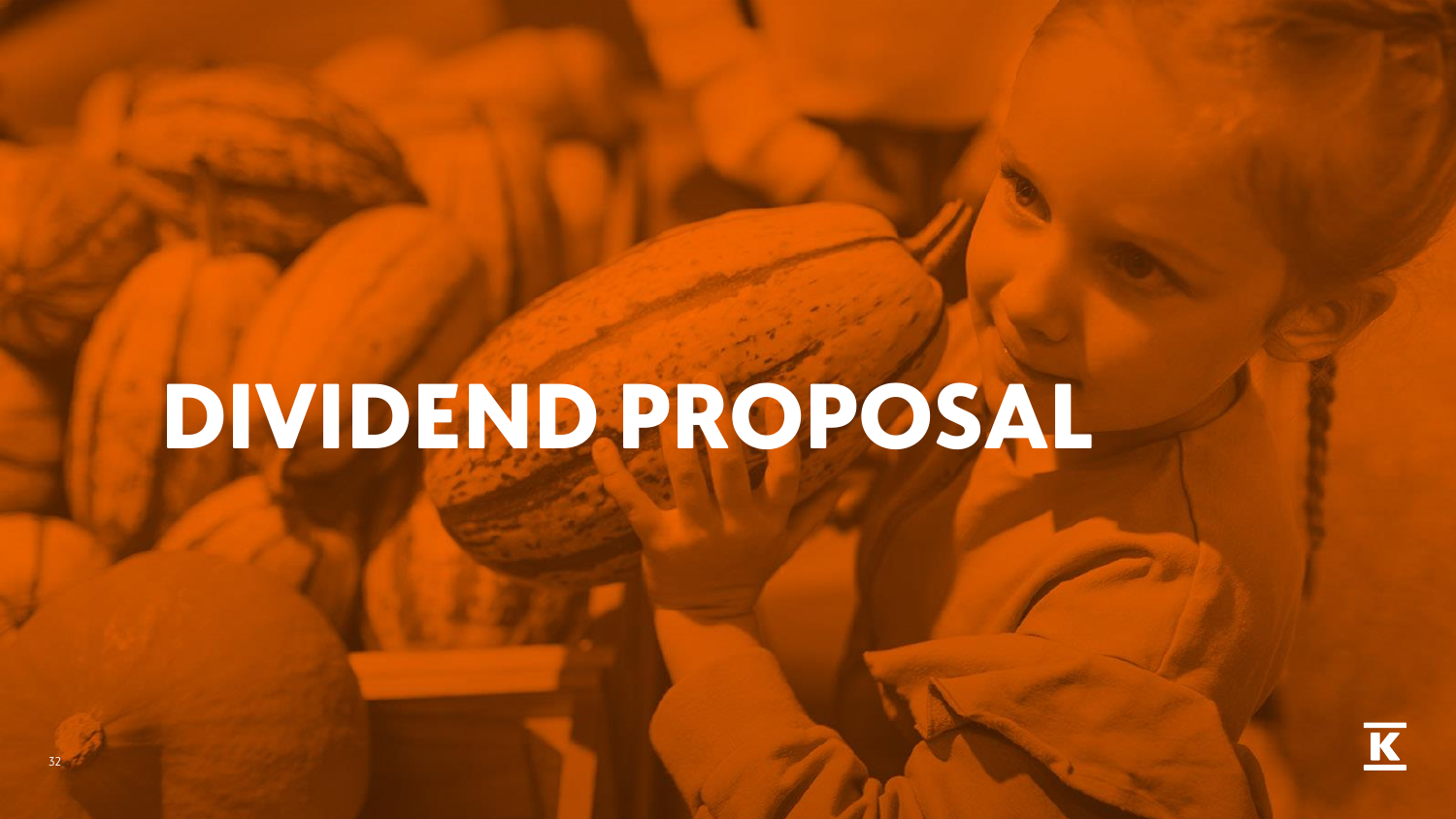## BOARD OF DIRECTORS' DIVIDEND PROPOSAL

## €1.06 /SHARE

- Proposed to be paid in four instalments in 2022
	- €0.27/April, €0.26/June, €0.27/September, €0.26/December
- Total dividends to be paid €421 million
- Growth in dividend per share 41%